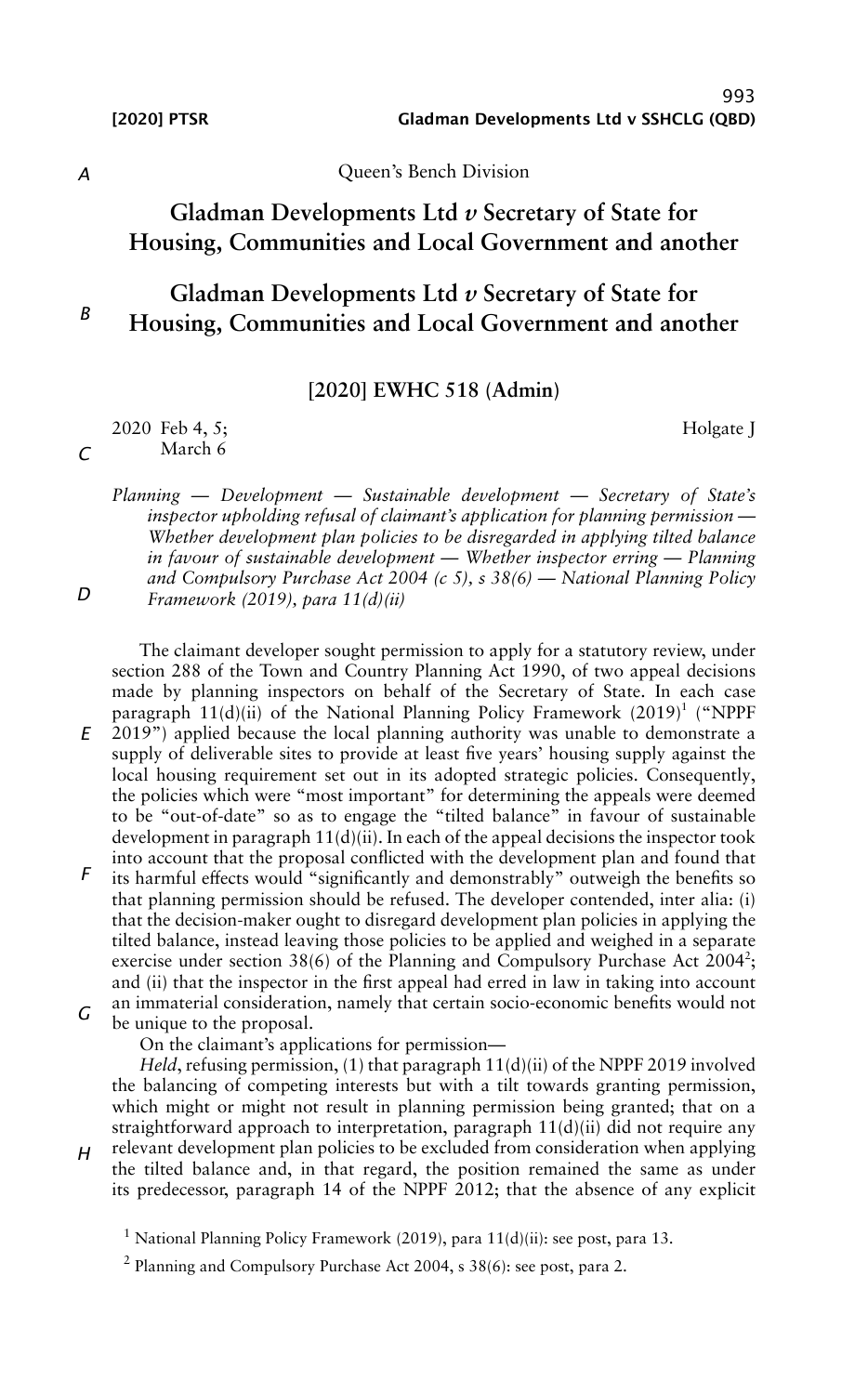reference to development plan policies in paragraph  $11(d)(ii)$  was of no significance given that the tilted balance applied in the context of the statutory framework, particularly section 38(6) of the Planning and Compulsory Purchase Act 2004, by virtue of which development plan policies were be taken into account in any event; that, therefore, development plan policies were relevant considerations which local planning authorities and planning inspectors could weigh in the tilted balance; that, further, the tilted balance in paragraph  $11(d)(ii)$  and the presumption in section 38(6) of the 2004 Act, which required applications to be determined in accordance with the development plan unless material considerations indicated otherwise, did not have to be applied in two separate stages in sequence and it was permissible for the decision-maker, having assembled all the relevant material including the provisions of the development plan, either to make an overall assessment applying the two balances together or to address them separately; that whichever approach was taken the amount of weight to be given to benefits, harm and the presumption in favour of sustainable development was a matter of judgment for the decision-maker; that where paragraph  $11(d)(ii)$  was triggered because of a shortage of housing land, it was a matter for the decision-maker to decide as a matter of planning judgment how much weight should be given to the policies of the development plan, including the "most important policies" referred to in paragraph  $11(d)$ , and in some cases the decisionmaker might conclude that development plan policies should be given substantial or even full weight; that the decision-maker would need to consider whether or not the policies were in substance out-of-date and, if so, for what reasons, and might also take into account, for example, the nature and extent of any housing shortfall, the reasons for it, the steps being taken to remedy it, and the prospects of that shortfall being reduced; and that the claimant's complaints were unarguable (post, paras 80, 82, 90, 92, 96, 97, 100, 103, 104, 107, 108, 112, 127, 128). *A B C*

*City of Edinburgh Council v Secretary of State for Scotland* [1997] 1 WLR 1447, HL(Sc), *Hopkins Homes Ltd v Secretary of State for Communities and Local Government* [2017] PTSR 623, SC(E) and *Hallam Land Management Ltd v Secretary of State for Communities and Local Government* [2019] JPL 63, CA applied. *E*

(2) That neither was there any merit in the argument that the inspector in the first appeal, by taking into account that the social and economic benefits of the proposal would not be unique to the appeal site, had had regard to an immaterial consideration; that it was legitimate to take into account the presence or absence of that unique quality about a development's benefits; and that if a decision-maker did so, it was a matter for him to determine the weight to be attached to it (post, paras 124, 125, 126, 127).

*Per curiam*. (i) With regard to the claimant's reliance on the witness statement of a senior planner and development director in its employment which sought to analyse a substantial number of decision letters issued by planning inspectors, to support the submission that the alleged error in the two decision letters was prevalent, parties should not seek to file evidence of that kind in future challenges. The practice is objectionable for several reasons. First, costs are incurred unnecessarily, not only by a claimant but also by a defendant in having to consider whether to respond to the material. Second, court time may be taken up in considering the material needlessly. Third, a defendant may be placed in the awkward position of having to decide whether or not they should respond to the material, particularly if it contains material which is partly admissible and partly inadmissible, worse still if those two categories are intertwined. It should also be recalled that the general principle is that evidence in challenges under section 288 of the 1990 Act must be confined to the material before the decision-maker whose decision is under challenge. Even where written evidence filed in proceedings refers solely to relevant material, it should be borne in mind that witness statements and expert reports cannot make submissions to the court. It is *G H*

*D*

*F*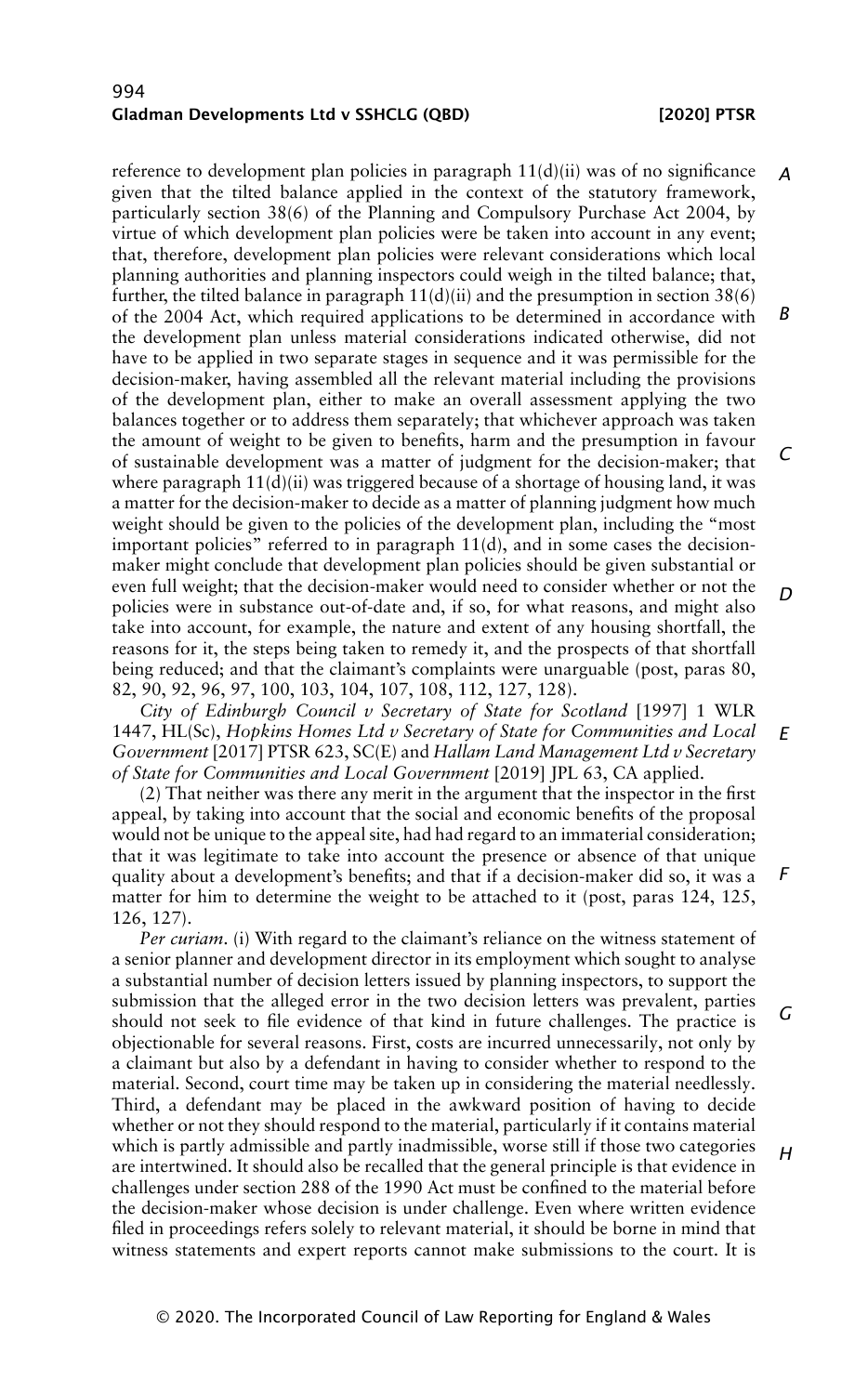*A* generally not the function of a witness statement to provide a commentary on the documents in a trial bundle or to make points which are essentially matters for legal argument or submission (post, paras 67–70).

(ii) Neither the NPPF nor planning policy in general should be subjected to "excessive legalism" in legal challenges brought by any party disappointed by the outcome of a planning application or planning appeal (post, para 115).

*B* The following cases are referred to in the judgment:

*Barker Mill Estates (Trustees of the) v Test Valley Borough Council* [2016] EWHC 3028 (Admin); [2017] PTSR 408

- *BDW Trading Ltd (trading as David Wilson Homes (Central, Mercia and West Midlands)) v Secretary of State for Communities and Local Government* [2016] EWCA Civ 493; [2017] PTSR 1337, CA
- *C Bloor Homes East Midlands Ltd v Secretary of State for Communities and Local Government* [2014] EWHC 754 (Admin); [2017] PTSR 1283
	- *Bolton Metropolitan District Council v Secretary of State for the Environment* [2017] PTSR 1091; [1995] 1 WLR 1176; [1996] 1 All ER 184; 94 LGR 387, HL(E)
	- *Canterbury City Council v Secretary of State for Communities and Local Government* [2018] EWHC 1611 (Admin); [2019] PTSR 81
	- *Crane v Secretary of State for Communities and Local Government* [2015] EWHC 425 (Admin)
	- *Derbyshire Dales District Council v Secretary of State for Communities and Local Government* [2009] EWHC 1729 (Admin); [2010] 1 P & CR 19
		- *East Staffordshire Borough Council v Secretary of State for Communities and Local Government* [2017] EWCA Civ 893; [2018] PTSR 88, CA
		- *Edinburgh (City of) Council v Secretary of State for Scotland* [1997] 1 WLR 1447; [1998] 1 All ER 174, HL(Sc)
- *E Hallam Land Management Ltd v Secretary of State for Communities and Local Government* [2018] EWCA Civ 1808; [2019] JPL 63, CA
	- *Hopkins Homes Ltd v Secretary of State for Communities and Local Government* [2017] UKSC 37; [2017] PTSR 623; [2017] 1 WLR 1865; [2017] 4 All ER 938, SC(E)
	- *Monkhill Ltd v Secretary of State for Housing, Communities and Local Government* [2019] EWHC 1993 (Admin); [2020] PTSR 416
- *F Newsmith Stainless Ltd v Secretary of State for the Environment, Transport and the Regions* [2001] EWHC Admin 74; [2017] PTSR 1126
	- *R v Secretary of State for the Environment, Ex p Powis* [1981] 1 WLR 584; [1981] 1 All ER 788; 79 LGR 318, CA
	- *R (Alconbury Developments Ltd) v Secretary of State for the Environment, Transport and the Regions* [2001] UKHL 23; [2003] 2 AC 295; [2001] 2 WLR 1389; [2001] 2 All ER 929, HL(E)
- *G R (Law Society) v Lord Chancellor* [2018] EWHC 2094 (Admin); [2019] 1 WLR 1649; [2019] 1 All ER 638
	- *R (Mansell) v Tonbridge and Malling Borough Council* [2017] EWCA Civ 1314; [2019] PTSR 1452, CA
	- *R (Network Rail Infrastructure Ltd) v Secretary of State for Environment, Food and Rural Affairs* [2017] EWHC 2259 (Admin); [2017] PTSR 1662
	- *R (Samuel Smith Old Brewery (Tadcaster)) v North Yorkshire County Council* [2020] UKSC 3; [2020] PTSR 221, SC(E)
	- *Redhill Aerodrome Ltd v Secretary of State for Communities and Local Government* [2014] EWCA Civ 1386; [2015] PTSR 274, CA
		- *Save Britain's Heritage v Number 1 P oultry Ltd* [1991] 1 WLR 153; [1991] 2 All ER 10; 89 LGR 809, HL(E)
		- *South Bucks District Council v Porter (No 2)* [2004] UKHL 33; [2004] 1 WLR 1953; [2004] 4 All ER 775, HL(E)

*D*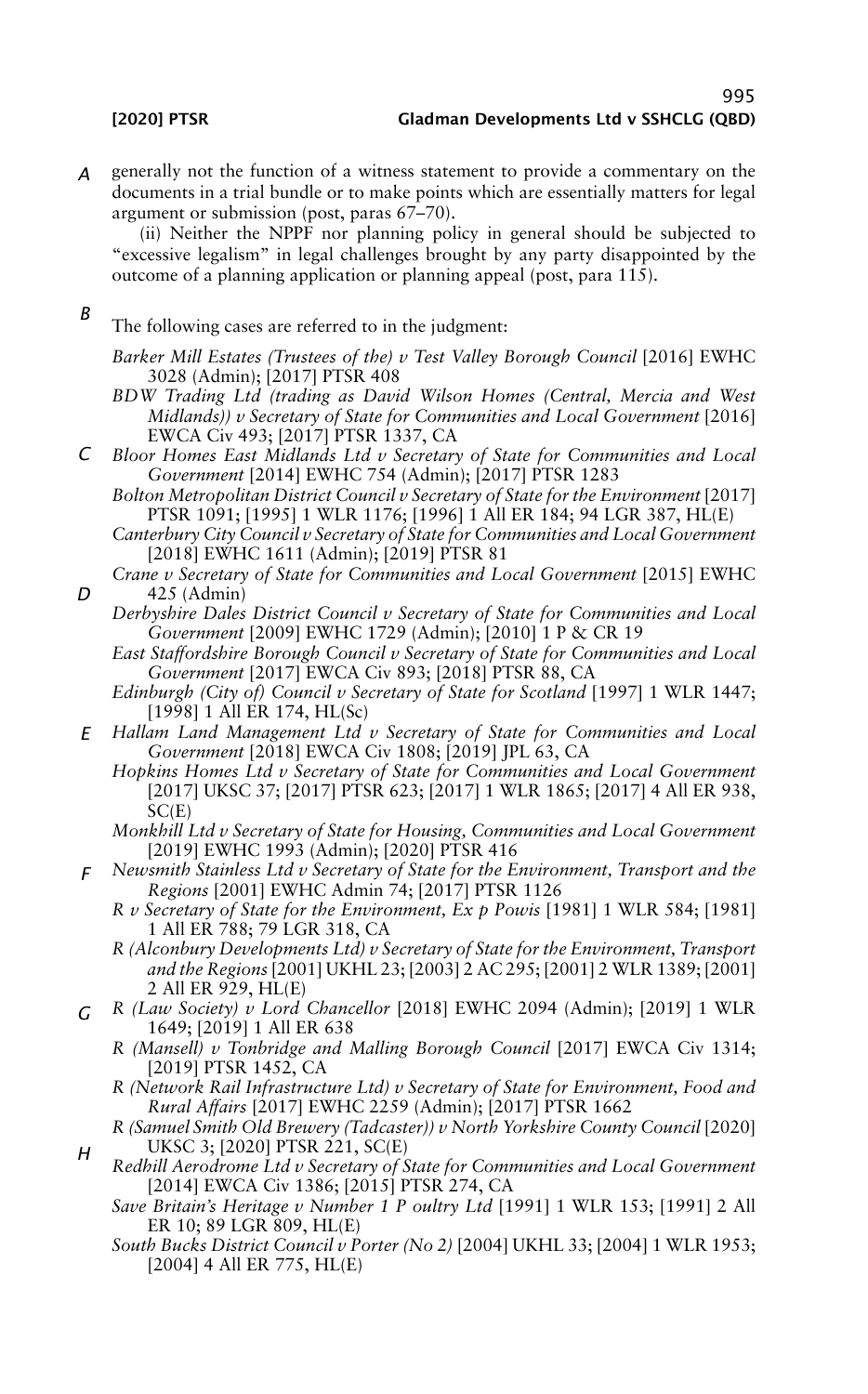*Tesco Stores Ltd v Dundee City Council (Asda Stores Ltd intervening)* [2012] UKSC *A* 13; [2012] PTSR 983, SC(Sc)

*Wetherspoon (JD) plc v Harris* [2013] EWHC 1088 (Ch); [2013] 1 WLR 3296 *Woodcock Holdings Ltd v Secretary of State for Communities and Local Government* [2015] EWHC 1173 (Admin); [2015] JPL 1151

The following additional cases were cited in argument or referred to in the skeleton arguments:

*Bath Society (The) v Secretary of State for the Environment* [1991] 1 WLR 1303; [1992] 1 All ER 28; 89 LGR 834, CA

- *Edward Ware Homes Ltd v Secretary of State For Communities and Local Government* [2016] EWHC 103 (Admin); [2016] JPL 767
- *Peel Investments (North) Ltd v Secretary of State for Housing, Communities and Local Government* [2019] EWHC 2143 (Admin); [2020] PTSR 503

*R v Rochdale Metropolitan Borough Council* [2001] Env LR 22

*Wavendon Properties Ltd v Secretary of Statefor Housing, Communities and Local Government* [2019] EWHC 1524 (Admin); [2019] PTSR 2077

# **APPLICATIONS**

#### *Gladman Developments Ltd v Secretary of State for Housing, Communities and Local Government and another*

By a CPR Pt 8 claim form the claimant, Gladman Developments Ltd, sought permission to apply for statutory review, under section 288 of the Town and Country Planning Act 1990, of the decision of a planning inspector appointed by the first defendant, the Secretary of State for Housing, Communities and Local Government, dated 27 August 2019, dismissing the claimant's appeal against the decision of the second defendant local planning authority, Corby Borough Council, refusing outline planning permission for a development 120 dwellings (of which 40% was to be affordable housing), landscaping, informal public open space, an access point, surface water flood attenuation and associated works at Southfield Road, Gretton, Corby, Northamptonshire. The grounds of claim were that the inspector had: (i) misunderstood paragraph  $11(d)(ii)$  of the National Planning Policy Framework (2019) by taking into account development plan policies when applying the "tilted balance" in favour of sustainable development for which it provided; (ii) failed to give adequate reasons for his decision; and (iii) had regard to an immaterial consideration, namely that certain socio-economic benefits would not be unique to the proposal, or alternatively had given inadequate reasons giving rise to a substantial doubt as to whether he had in fact give reduced weight to those socio-economic benefits because they would not be unique to the proposal. *E F G*

# *Gladman Developments Ltd v Secretary of State for Housing, Communities and Local Government and another*

By a CPR Pt 8 claim form the claimant, Gladman Developments Ltd, sought permission to apply for statutory review, under section 288 of the Town and Country Planning Act 1990, of the decision of a planning inspector appointed by the first defendant, the Secretary of State for Housing, Communities and Local Government, dated 23 September 2019, dismissing the claimant's appeal against the decision of the second defendant local planning authority, Uttlesford District Council, refusing outline planning permission for a development of up to 240 dwellings with public open

*C*

*D*

*H*

*B*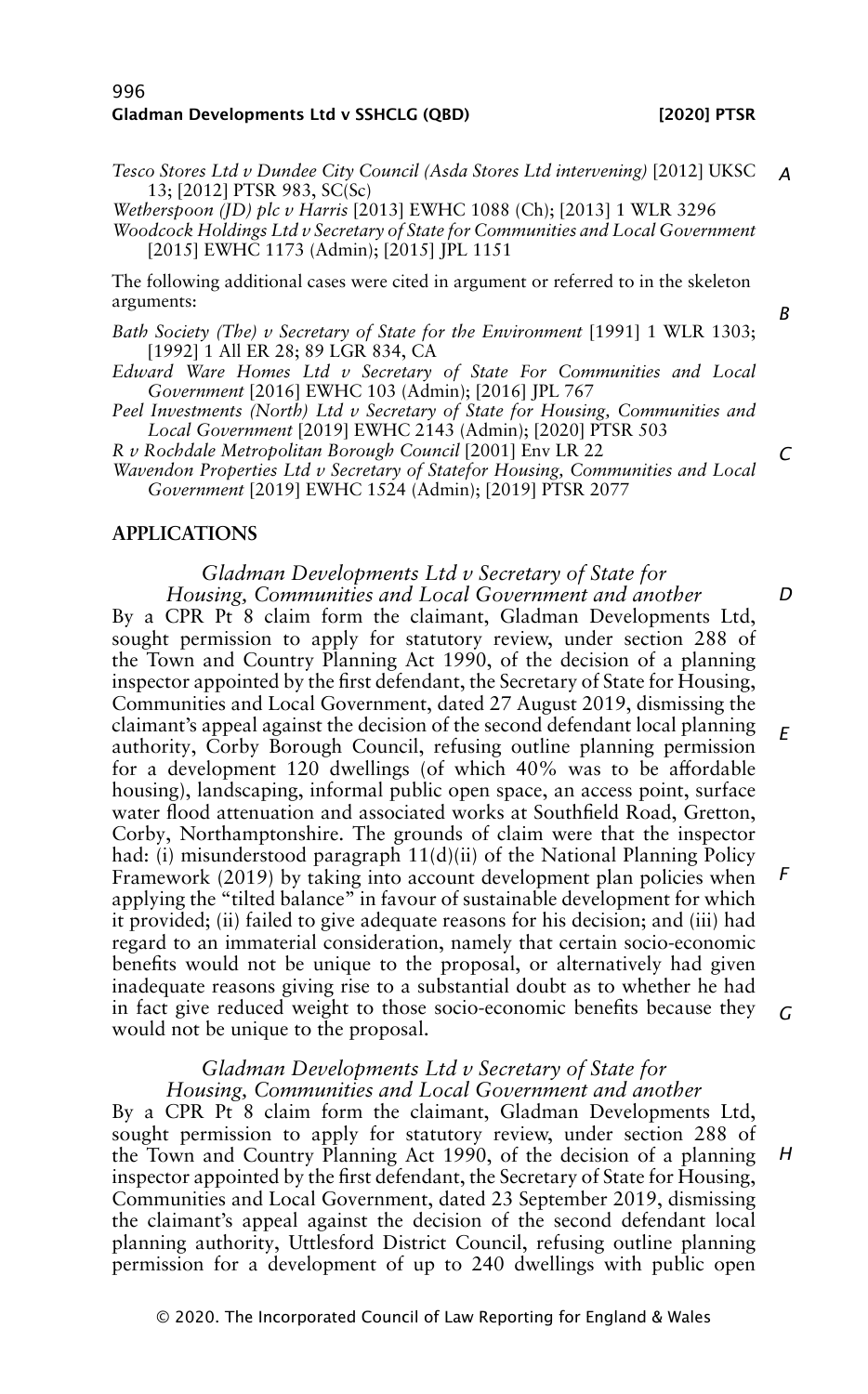- *A* space, landscaping, a sustainable drainage system and access point at Station Road, Flitch Green, Essex. The grounds of claim were that the inspector had: (i) misunderstood paragraph 11(d)(ii) of the National Planning Policy Framework (2019) by taking into account development plan policies when applying the "tilted balance" in favour of sustainable development for which it provided; and (ii) failed to give adequate reasons for his decision.
- *B* By order dated 4 December 2019 the two applications for permission to proceed were listed to be heard together with the substantive claims to follow should permission be granted.

The facts are stated in the judgment, post, paras 1, 6, 18–3031–48.

*Richard Kimblin QC* and *Thea Osmund-Smith* (instructed by *Addleshaw Goddard llp*) for the claimant.

*C Richard Honey* (instructed by *Treasury Solicitor*) for the Secretary of State.

*Estelle Dehon* (instructed by *Solicitor, Uttlesford District Council, Saffron Walden*) for the local planning authority in the second case.

The local planning authority in the first case did not appear and was not represented.

*D*

*G*

The court took time for consideration.

6 March 2020. **HOLGATE J** handed down the following judgment.

*E F* **1** These challenges by Gladman Developments Ltd to two appeal decisions made by planning inspectors relate to the interpretation of paragraph 11(d)(ii) of the National Planning Policy Framework (2019) ("NPPF"). Does that policy require, as the claimant submits, the "tilted balance" to be struck without taking into account policies of the development plan, leaving those matters to be weighed separately under section 38(6) of the Planning and Compulsory Purchase Act 2004 ("PCPA 2004")? The Secretary of State for Housing, Communities and Local Government, the first defendant in both challenges, supported by Uttlesford District Council ("UDC"), the second defendant in CO/4265/2019, contend that the answer to this question is "no"; relevant development plan policies, whether favourable, unfavourable or neutral towards the development proposed may be taken into account in the tilted balance under paragraph  $11(d)(ii)$ .

**2** Section 38(6) provides:

"If regard is to be had to the development plan for the purpose of any determination to be made under the planning Acts the determination must be made in accordance with the plan unless material considerations indicate otherwise."

*H* **3** Section 70(2) of the Town and Country Planning Act 1990 ("TCPA 1990") (as amended by section 143(2) of the Localism Act 2011 and section 150 of and paragraph 11(2) of Schedule 12 to the Housing and Planning Act 2016) provides:

> "In dealing with an application for planning permission or permission in principle the authority shall have regard to— (a) the provisions of the development plan, so far as material to the application … and (c) any other material considerations."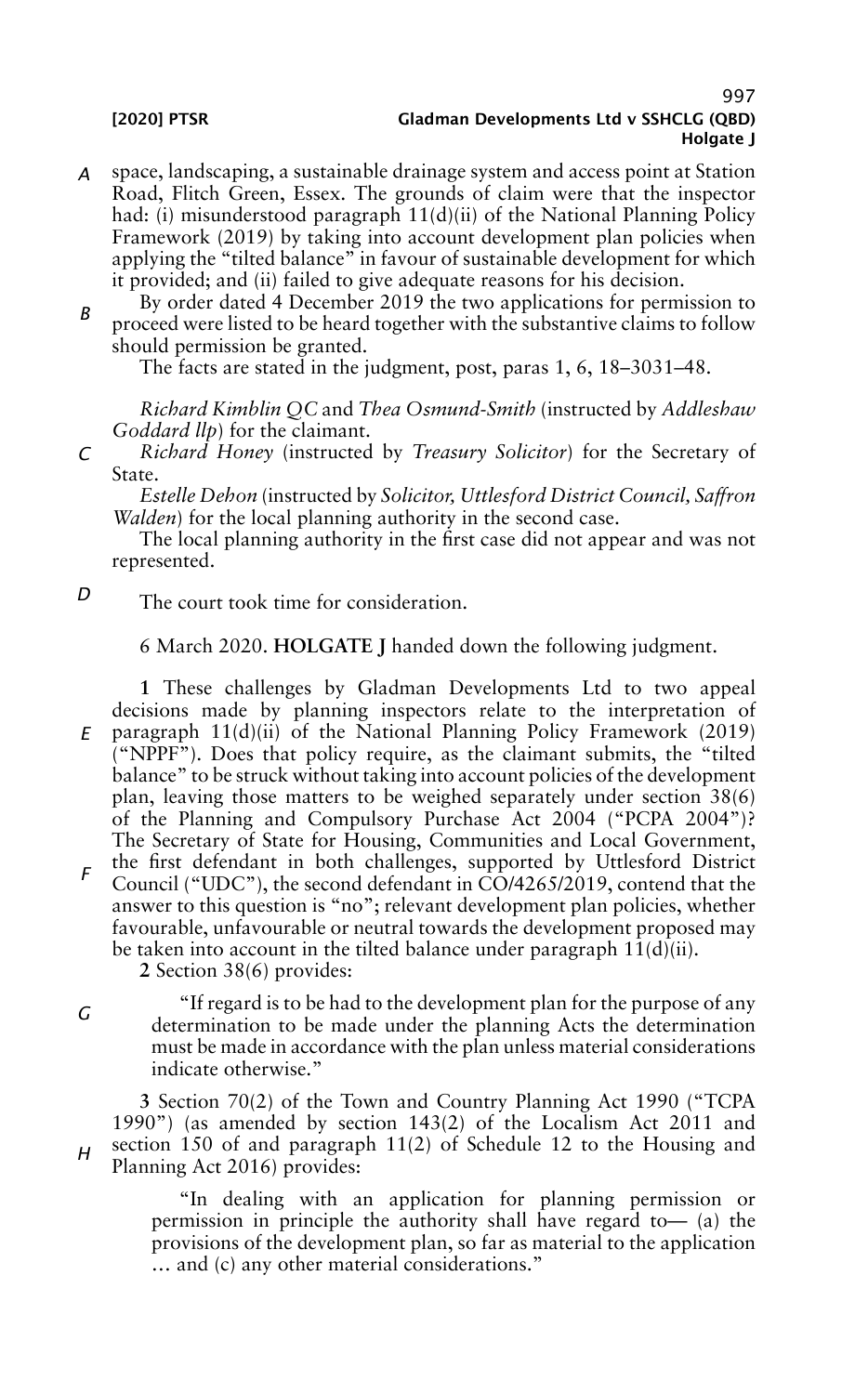**4** In *Monkhill Ltd v Secretary of State for Housing, Communities and Local Government* [2020] PTSR 416 I explained the framework for decision-making contained in paragraph 11(c) and (d) of the NPPF 2019 (paras 39 and 45). That analysis was common ground between the parties to these proceedings. However, *Monkhill* did not address the issue raised above, nor its implications for the relationship between the tilted balance and section 38(6). *A B*

**5** Given the nature of the main issue, on 4 December 2019, the court ordered the applications to be adjourned to a rolled-up hearing.

**6** In the Flitch Green appeal (CO/4265/2019 and see below) the inspector had to apply paragraph  $11(d)(i)$  because of the "less than substantial harm" that would be caused to heritage assets. However, he resolved that matter in the claimant's favour and so it does not give rise to any issue in that legal challenge. In both cases paragraph 11(d)(ii) applied because the relevant local planning authority ("LPA") was unable to demonstrate a supply of deliverable sites to provide at least five years' supply against the local housing requirement set out in their adopted strategic policies: footnote 7 to paragraph 11 and paragraph 73 of the NPPF. Consequently, the policies which were "most important" for determining the appeals were deemed to be "out-of-date" so as to engage the tilted balance. In each of the appeal decisions it was found that the harmful effects would "significantly and demonstrably" outweigh the benefits of the proposal. *C D*

### *The National Planning Policy Framework*

### *NPPF 2012*

**7** The National Planning Policy Framework was first issued in March 2012 ("NPPF 2012"). Paragraph 14 introduced the presumption in favour of sustainable development which is now to be found in paragraph 11. It gave rise to prolific litigation in the courts and resulted in a number of legal principles becoming established, some of which are referred to below. *E*

**8** Paragraph 14 provided:

"At the heart of the National Planning Policy Framework is a *presumption in favour of sustainable development*, which should be seen as a golden thread running through both plan-making and decisiontaking. *F*

"For *plan-making* this means that:

• local planning authorities should positively seek opportunities to meet the development needs of their area;

• local plans should meet objectively assessed needs, with sufficient flexibility to adapt to rapid change, unless:

"—any adverse impacts of doing so would significantly and demonstrably outweigh the benefits, when assessed against the policies in this Framework taken as a whole; or

"—specific policies in this Framework indicate development should be restricted. [footnote 9]

"For *decision-taking* this means: [footnote 10]

• approving development proposals that accord with the development plan without delay; and

• where the development plan is absent, silent or relevant policies are out-of-date, granting permission unless:

*H*

*G*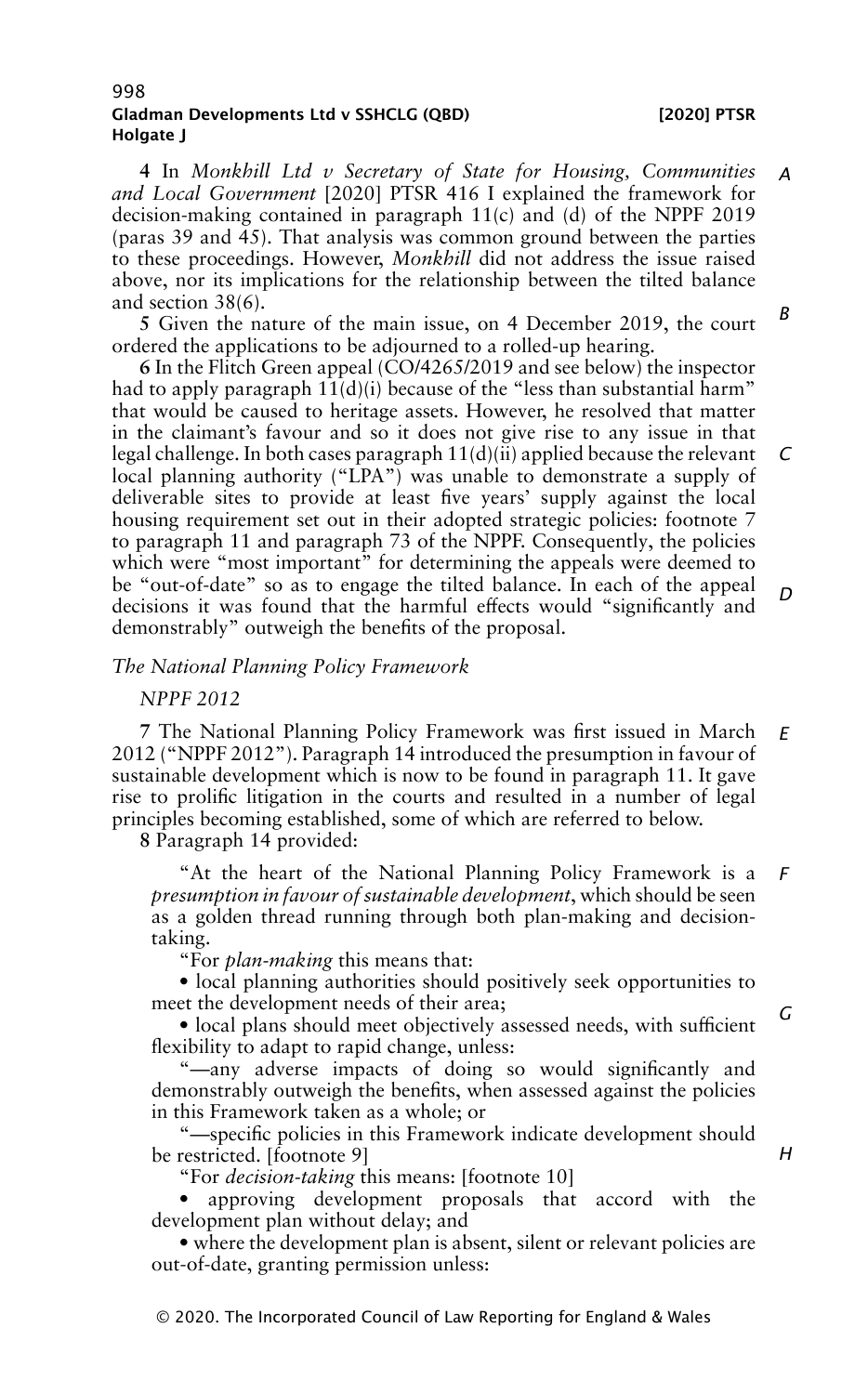"—any adverse impacts of doing so would significantly and demonstrably outweigh the benefits, when assessed against the policies in this Framework taken as a whole; or

"—specific policies in this Framework indicate development should be restricted. [footnote 9]"

# **9** Footnote 9 provided:

"For example, those policies relating to sites protected under the Birds and Habitats Directives (see paragraph 119) and/or designated as Sites of Special Scientific Interest; land designated as Green Belt, Local Green Space, an Area of Outstanding Natural Beauty, Heritage Coast or within a National Park (or the Broads Authority); designated heritage assets; and locations at risk of flooding or coastal erosion."

**10** Footnote 10 qualified the presumption applicable in the case of decision-taking as follows: "unless material considerations indicate otherwise".

**11** Paragraph 47 explained how local planning authorities ("LPAs") should meet the objective "[to] boost significantly the supply of housing".

*D* **12** Paragraph 49 contained the trigger by which the presumption in favour of sustainable development in paragraph 14 was engaged if an LPA could not demonstrate a five-year supply deliverable housing sites:

> "Housing applications should be considered in the context of the presumption in favour of sustainable development. Relevant policies for the supply of housing should not be considered up-to-date if the local planning authority cannot demonstrate a five-year supply of deliverable housing sites."

#### *NPPF 2019*

**13** The presumption in favour of sustainable development is now contained in paragraph 11:

"Plans and decisions should apply a presumption in favour of sustainable development. For *plan-making* this means that:

"(a) plans should positively seek opportunities to meet the development needs of their area, and be sufficiently flexible to adapt to rapid change;

"(b) strategic policies should, as a minimum, provide for objectively assessed needs for housing and other uses, as well as any needs that cannot be met within neighbouring areas … unless: (i) the application of policies in this Framework that protect areas or assets of particular importance provides a strong reason for restricting the overall scale, type or distribution of development in the plan area [footnote 6]; or (ii) any adverse impacts of doing so would significantly and demonstrably outweigh the benefits, when assessed against the policies in this Framework taken as a whole.

"For *decision-taking* this means:

"(c) approving development proposals that accord with an up-todate development plan without delay; or

"(d) where there are no relevant development plan policies, or the policies which are most important for determining the application are

*A*

*C*

*B*

*E*

*F*

*G*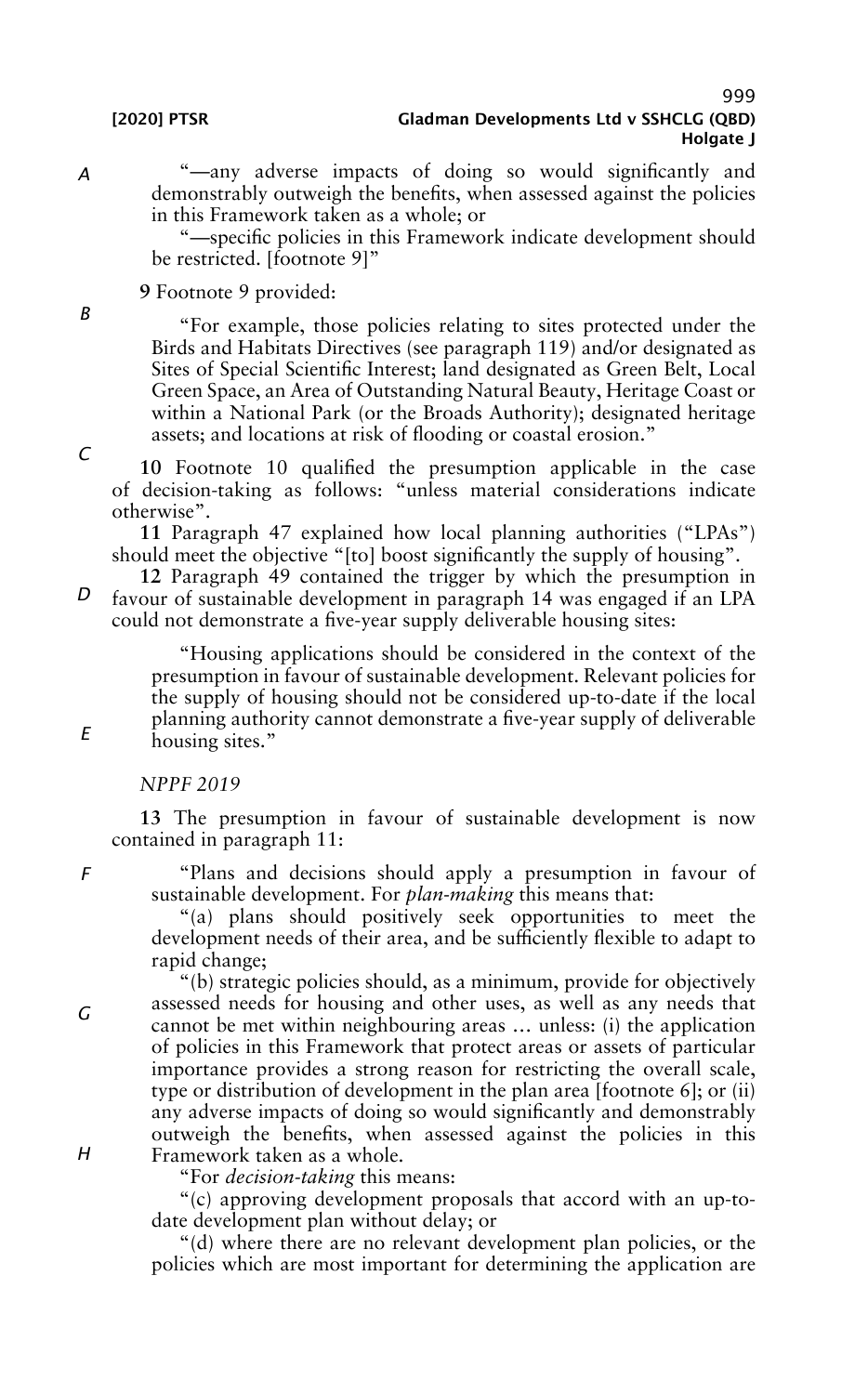out-of-date [footnote 7], granting permission unless: (i) the application of policies in this Framework that protect areas or assets of particular importance provides a clear reason for refusing the development proposed [footnote 6]; or (ii) any adverse impacts of doing so would significantly and demonstrably outweigh the benefits, when assessed against the policies in this Framework taken as a whole." *A*

**14** The sequence of the two limbs (i) and (ii) under which the presumption in favour of sustainable development may be overcome has been reversed as compared with paragraph 14 of the 2012 version. Where both limbs (i) and (ii) are engaged this is generally the logical order in which to apply them, as explained in *Monkhill* [2020] PTSR 416, paras 39–45. *B*

**15** The protection policies to which paragraph 11(b)(i) and (d)(i) apply are identified in footnote 6:

"The policies referred to are those in this Framework (rather than those in development plans) relating to: habitats sites (and those sites listed in paragraph 176) and/or designated as Sites of Special Scientific Interest; land designated as Green Belt, Local Green Space, an Area of Outstanding Natural Beauty, a National Park (or within the Broads Authority) or defined as Heritage Coast; irreplaceable habitats; designated heritage assets (and other heritage assets of archaeological interest referred to in footnote 63); and areas at risk of flooding or coastal change."

**16** The trigger or deeming provision by which an inadequate supply of housing land causes paragraph  $11(d)(ii)$  to apply is now contained in footnote 7:

"This includes, for applications involving the provision of housing, situations where the local planning authority cannot demonstrate a fiveyear supply of deliverable housing sites (with the appropriate buffer, as set out in paragraph 73); or where the Housing Delivery Test indicates that the delivery of housing was substantially below (less than 75% of) the housing requirement over the previous three years."

**17** Paragraphs 73 to 75 set out the main principles upon which housing land supply and delivery are to be measured. Paragraph 73 provides (in part):

"Strategic policies should include a trajectory illustrating the expected rate of housing delivery over the plan period, and all plans should consider whether it is appropriate to set out the anticipated rate of development for specific sites. Local planning authorities should identify and update annually a supply of specific deliverable sites sufficient to provide a minimum of five years' worth of housing against their housing requirement set out in adopted strategic policies … or against their local housing need where the strategic policies are more than five years old …" *G*

# *The decision letters*

#### *Gretton appeal*

**18** The claimant appealed to the Secretary of State against the refusal by Corby District Council ("CDC") of outline planning permission for *E*

*C*

*D*

*F*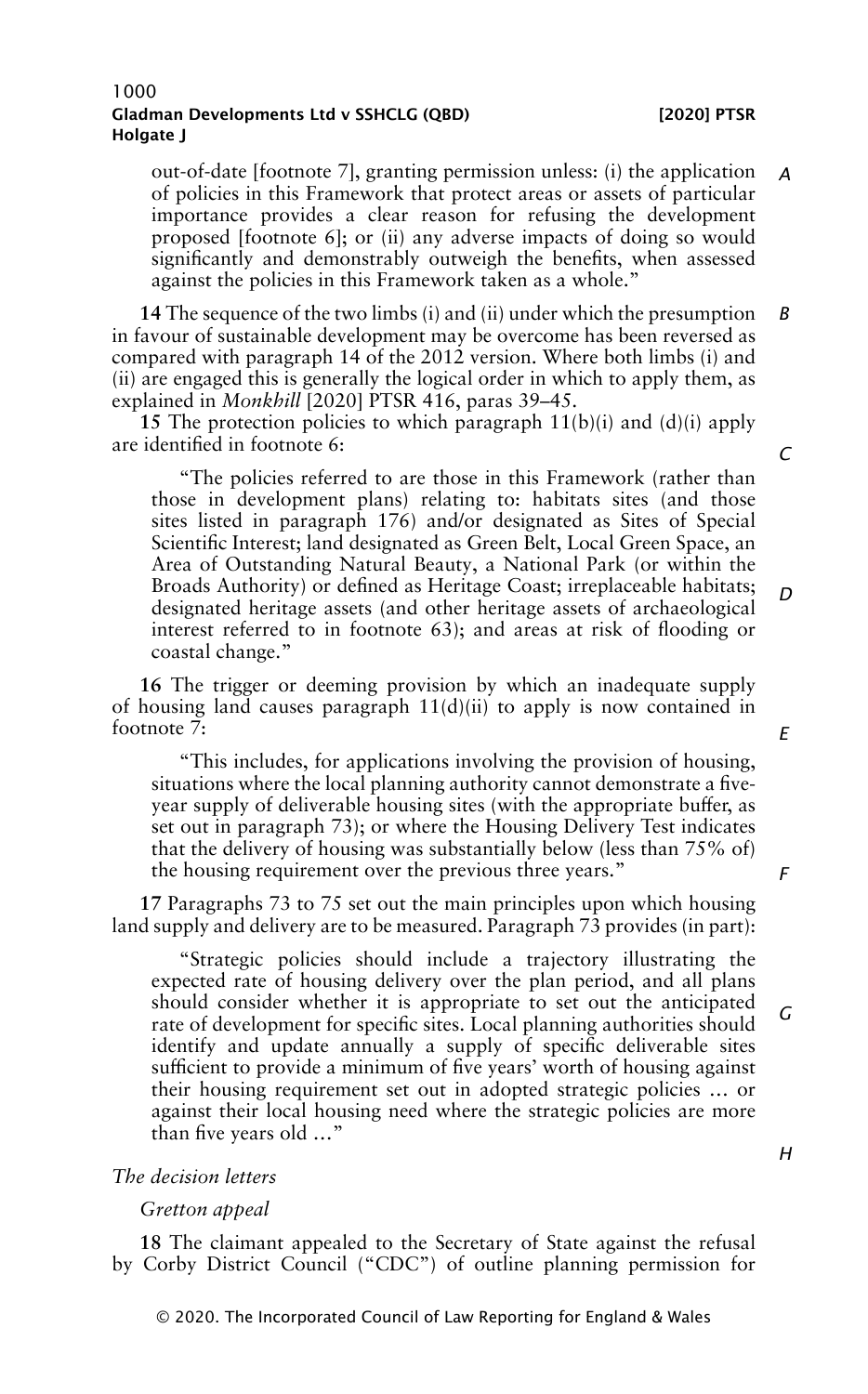# 1001 [2020] PTSR Gladman Developments Ltd v SSHCLG (QBD) Holgate I

- *A* 120 dwellings (of which 40% was to be affordable housing), landscaping, informal public open space, an access point, surface water flood attenuation and associated works at Southfield Road, Gretton. The inspector dismissed the appeal by a decision letter dated 27 August 2019. He identified two main issues: firstly, whether the development would be appropriately located having regard to the strategy in the development plan, accessibility of services and facilities and its effect on the character and appearance of the area; and
- *B* secondly whether CDC could demonstrate a five-year supply of deliverable housing sites.

**19** The inspector dealt with the development plan strategy at decision letter, paras 6–8 ("DL 6–8" etc). Gretton is a village. The proposal did not represent infill development nor was it required to support the rural economy or support a local need which could not be met more sustainably in a nearby

- *C* larger settlement. The site had not been identified for development in a local plan or a neighbourhood plan. Development of the site therefore conflicted with policy 11 of the North Northamptonshire joint core strategy ("JCS"). The site lay in the open countryside beyond any settlement. The proposal also conflicted with the spatial strategy which focused growth on Corby and planned for only 120 additional dwellings in the rural areas as a whole.
- *D* The inspector did not accept the claimant's contention that this was merely "black letter harm" in the absence of any site-specific harm. He considered that accessibility to facilities and services to limit the need for residents to travel, a genuine choice of transport modes, and effect on the character and appearance of the area, underpinned the recently adopted strategy in the JCS. That conclusion has not been criticised in the claimant's challenge to the decision.
- *E* **20** The inspector dealt with accessibility at DL 9–18. In DL 17 he concluded:

"This proposal would be a significant development and a central plank of sustainable development in the JCS is to minimise the need to travel and reduce car dependency by directing development to the most accessible locations. As there are currently no satisfactory alternative transport modes available, the majority of future residents would have little choice other than to be heavily reliant on private car-based journeys for the majority of their day-to-day trips. Although some trips may be short, to my mind, there seems to be little benefit in growing Gretton such that one exacerbates the need for a substantial number of residents to travel elsewhere to access necessary everyday services and facilities. The fact that larger scale housing developments are to be built on greenfield land elsewhere is not determinative as these are in more accessible locations supported by the evidence heard at the examination into the JCS."

In DL 18 the inspector added:

*H*

*G*

*F*

"[This] is not a location which is, or is likely to be, adequately served by sustainable transport modes for the scale of development proposed and for its lifetime. The number of direct and associated trips generated from 120 such dwellings would be substantial."

**21** The inspector addressed the effect of the proposal on the character and appearance of the area at DL 19–29. He considered both landscape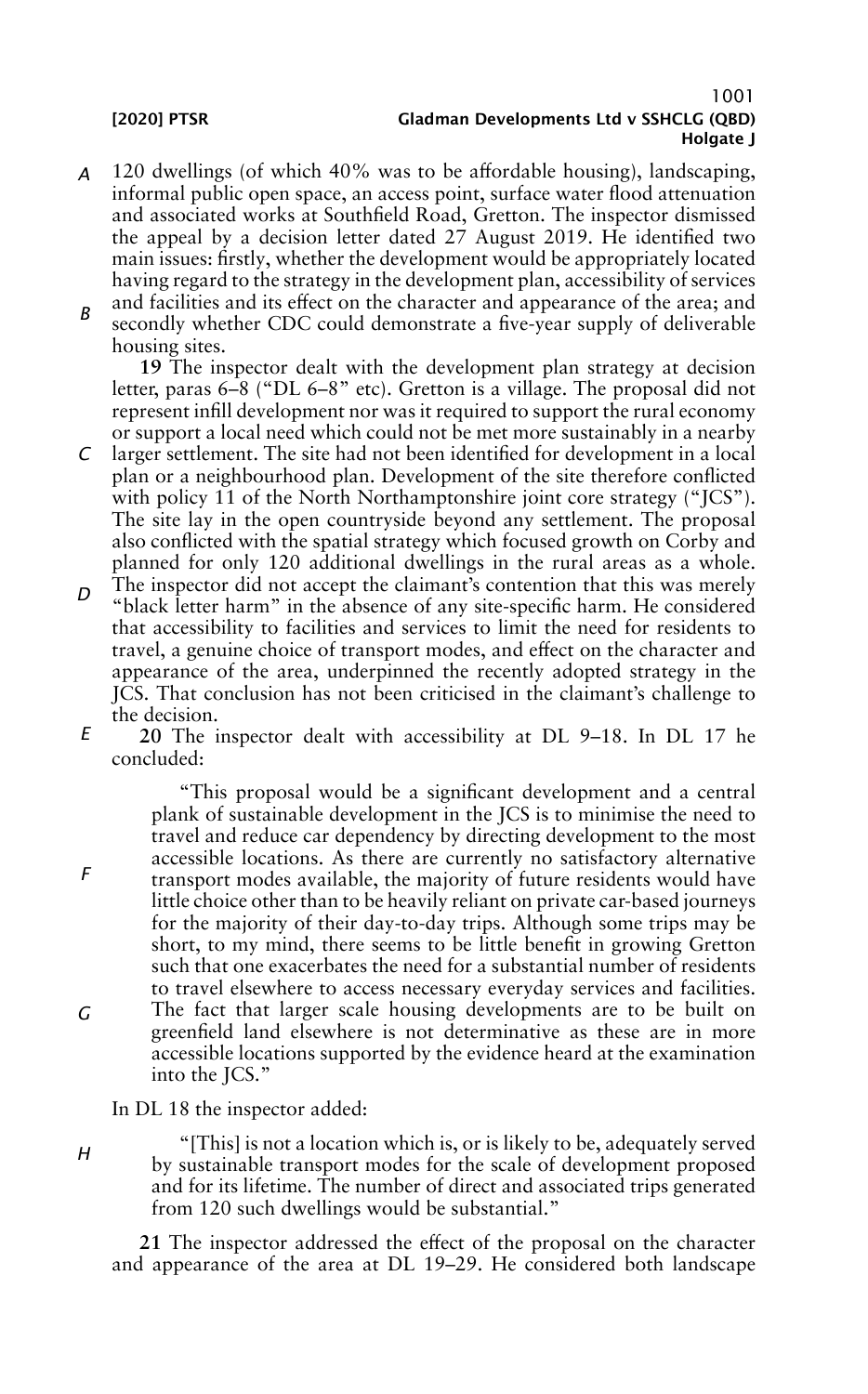and visual impacts and concluded that the proposal would cause harm to the character and appearance of the area which would be significant for a substantial period of time, although possibly reducing to moderate in the long term if the mitigation proposals were to be successful. *A*

**22** In DL 30–32 the inspector concluded that the proposed location was inappropriate in relation to "central planks" of the spatial strategy in the JCS for sustainable development, namely sustainable access and the character and appearance of the area.

**23** The inspector considered the supply of housing land at DL 33–42. He concluded that, on the material placed before him, the supply fell between 4·6 to 4·8 years.

**24** The inspector dealt with the planning balance and his overall conclusion at DL 46–56.

**25** The inspector's reasoning in DL 46 was that: (i) the proposal conflicted with the development plan read as a whole, and so it was necessary to consider whether there were other material considerations indicating that permission should be granted despite that conflict; (ii) the NPPF was an "other material consideration" of significance; (iii) because of the lack of a five-year supply of housing land, the policies which were the most important for determining the appeal were deemed to be out-of-date, so that the test in paragraph  $11(\tilde{d})(ii)$  of the NPPF should be applied. *C D*

**26** In DL 47–51 the inspector determined how much weight should be given to the benefits of the proposed development.

**27** In DL 52–54 the inspector concluded:

"52. Set against these benefits the appeal scheme would be situated beyond the settlement boundary of Gretton and in the countryside. It would conflict with the development plan's overarching locational strategy, perpetuate unsustainable travel from a relatively poorly served and inaccessible village and would cause harm to the character and appearance of the area. Having regard to the lack of a five-year housing land supply in the borough the weight to be afforded to this conflict is necessarily reduced. However, having regard to established case law, the shortfall in supply is not significant and the Council are, despite a number of setbacks, delays and matters outside of their control actively working and progressing towards its delivery, including a neighbourhood plan for Gretton. *E F*

"53. The appellant contends that the JCS is also out-of-date because of its reliance on projections for West Corby in the housing land supply and that the strategy is not being delivered as envisaged. However, this does not take matters any further because the SUE [sustainable urban extension] provides housing so there is no reason why it should be discounted from the supply figure. I have also preferred the appellant's assessment of housing supply and the acid test of weight to a policy and any conflicts in such circumstances is the degree of consistency with the Framework. The policies before me are consistent with the Framework for the reasons given by the examining inspector only three years ago and this position has not been altered by the changes to the Framework in 2019. *G*

"54. The policies ultimately seek to promote a plan-led approach to site selection and none of the relevant policies or the strategy support ad

*B*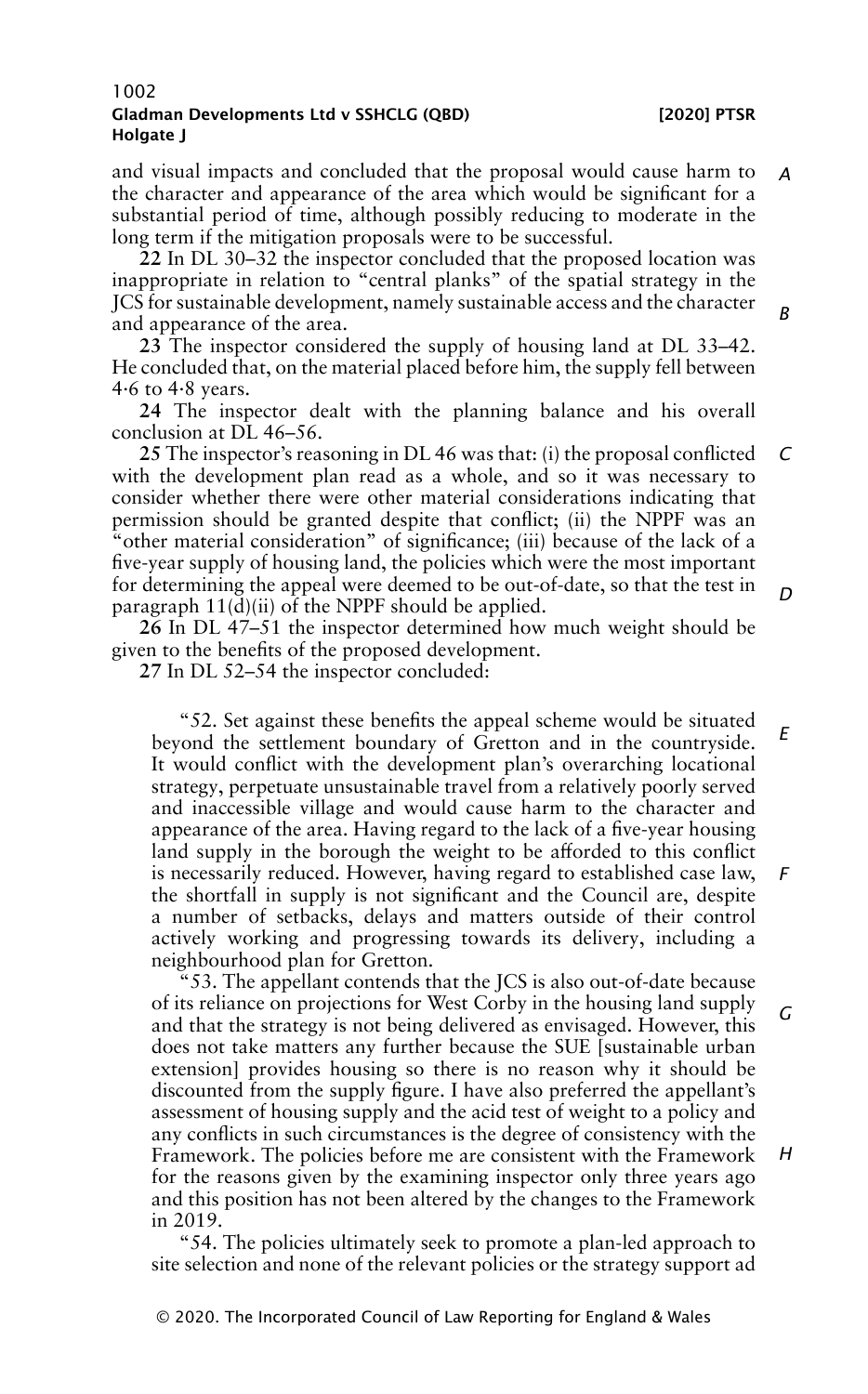*A B* hoc developments on unallocated sites outside of settlement boundaries of anything like the scale proposed. The figure of 120 for the rural areas is a minimum but the degree to which it has already been exceeded is likely, in my judgement, to lead towards a distortion of the plan-led strategy. A distortion that would be exacerbated by the appeal proposal which would result in a more dispersed and unsustainable pattern of growth."

**28** The inspector then expressed his overall conclusions in DL 55–56:

"55. Drawing my conclusions together, the need to boost the supply of housing is not the be all and end all. Although there are clearly a number of benefits that weigh in favour of the proposal, at this point the adverse impacts of granting permission would significantly and demonstrably outweigh the benefits, when assessed against the policies in the Framework, taken as a whole. As such the proposal would not be the sustainable development for which paragraph 11 of the Framework indicates a presumption in favour.

"56. For the reasons given above, the proposal would conflict with the development plan, when read as a whole. Material considerations, including the Framework do not indicate that a decision should be made other than in accordance with the development plan. Having considered all other matters raised, I therefore conclude the appeal should be dismissed."

*E* **29** It is common ground that the inspector was correct to treat the tilted balance in paragraph  $11(d)(ii)$  as an "other material consideration" for the purposes of section 38(6), along with the other relevant policies of the NPPF. The claimant does not contend that the inspector failed to take into account any other policy of the NPPF.

**30** It is plain that the inspector did take into account development plan policies when he carried out the balancing exercise in DL 52–55. He expressed his conclusions on the application of paragraph  $11(d)(ii)$  of

*F* the NPPF and section 38(6) in DL 55 and DL 56 respectively. The inspector expressed his formal conclusions on the application of those provisions, drawing upon his earlier findings and reasoning.

# *Flitch Green appeal*

*G* **31** The claimant appealed to the Secretary of State against the refusal by UDC of outline planning permission for up to 240 dwellings with public open space, landscaping, a sustainable drainage system and access point at Station Road, Flitch Green, Essex. The inspector dismissed the appeal by a decision letter dated 23 September 2019.

**32** It was common ground at the inquiry that UDC was unable to demonstrate a five-year supply of housing land and so paragraph 11(d)(ii) applied: DL 6. In DL 8 the inspector considered the main issues to be:

*H* (i) the effect of the proposal on the character and appearance of the area; (ii) whether the proposal would harm the setting of nearby heritage assets; (iii) the effect of the proposal on protected species; and (iv) the tests in paragraph  $11(d)(i)(ii)$ .

**33** The inspector addressed the effect of the proposed development on the character and appearance of the area at DL 9 to DL 22, in terms of both

*D*

*C*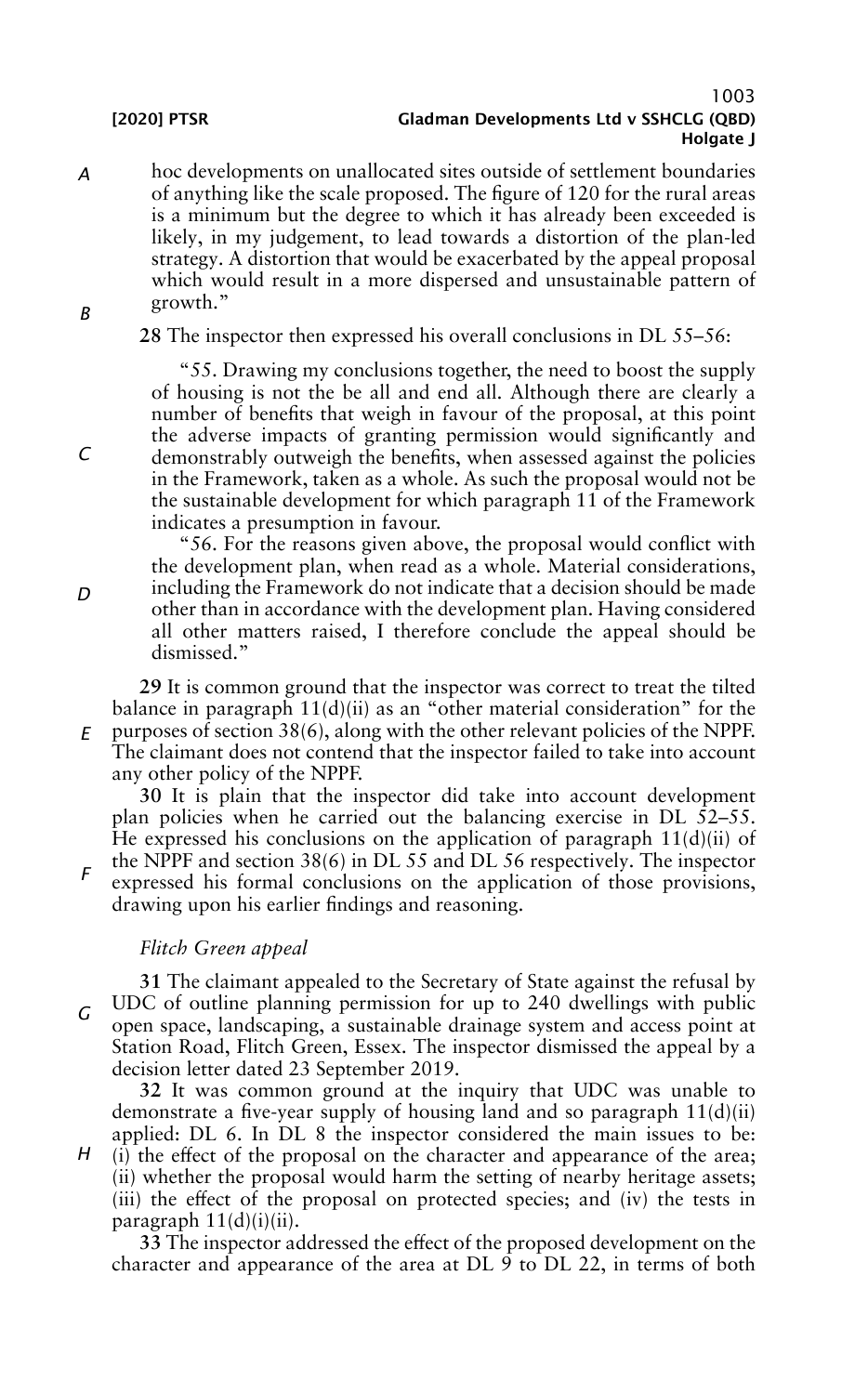landscape impact and visual impact. He concluded that there would be a significant adverse effect. The appeal site was in the countryside and so this harm would conflict with policy S7 of the Uttlesford local plan. *A*

**34** The inspector considered the effect of the proposal on a number of designated heritage assets at DL 23–43. He concluded that there would be harm to the setting of a Grade I listed church, a Grade II listed house, and the Felsted conservation area. At DL 43 he assessed this as "less than substantial harm" (paragraph 196 of the NPPF), which had to be weighed against the public benefits of the proposal, having special regard to the desirability of preserving those settings (section 66(1) of the Planning (Listed Buildings and Conservation Areas) Act 1990). This harm also involved conflict with policy ENV2 of the adopted local plan.

**35** In DL 44–49 the inspector explained why he considered that the effect of the proposals on protected species would be acceptable.

**36** In DL 50–57 the inspector addressed the subject of housing land supply. The supply was only 3·29 years, and so there was a "significant shortfall" or "severe shortage" in the district: DL 50. He decided that the emerging local plan which would replace the adopted local plan could not be relied upon "to plug the housing supply in the short term" and only limited weight could be given to the draft plan at that stage: DL 55. He acknowledged that many households could not afford market housing and so the inclusion of up to 96 affordable homes (or 40% of the total proposed) was significant and in accordance with policy H9 of the local plan: DL 56. Toallow the appeal would "boost the supply of homes", an important objective of the NPPF: DL 57. Having regard to other benefits, the inspector concluded "that the new housing would have significant economic benefits and substantial social benefits" (DL 58). *D*

**37** In DL 59–61 the inspector explained why he considered the development would have reasonable access to services, facilities and public transport and be in a relatively sustainable location.

**38** In DL 63–74 the inspector set out his views on the planning balance and his overall conclusions.

**39** He began by giving substantial weight to each of the harms that would be caused to the character and appearance of the area and the setting of the three heritage assets (DL 63). He then gave substantial weight to the economic and social benefits of the new homes and limited weight to sustainable travel benefits through the improvement of off-site routes (DL 64). He regarded other matters such as contributions and mitigation as having neutral weight (DL 65). *F*

**40** In DL 66 the inspector concluded that: (i) the proposal was contrary to policy S7 and ENV7 of the local plan; (ii) these were the most important development plan policies for determining the appeal; and (iii) the proposal was contrary to the development plan as a whole. *G*

**41** At DL 67–71 the inspector assessed the weight to be given to policies S7 and ENV2 of the local plan. In this exercise the inspector did have regard (inter alia) to the degree of consistency between each policy and the NPPF: see DL 67 and DL 70–71. He also considered whether policy S7 was substantively "out-of-date" (and not simply deemed by footnote 7 to be outof-date because of the shortage of housing land for the purposes of triggering paragraph  $11(d)(ii)$ ).

*C*

*B*

*E*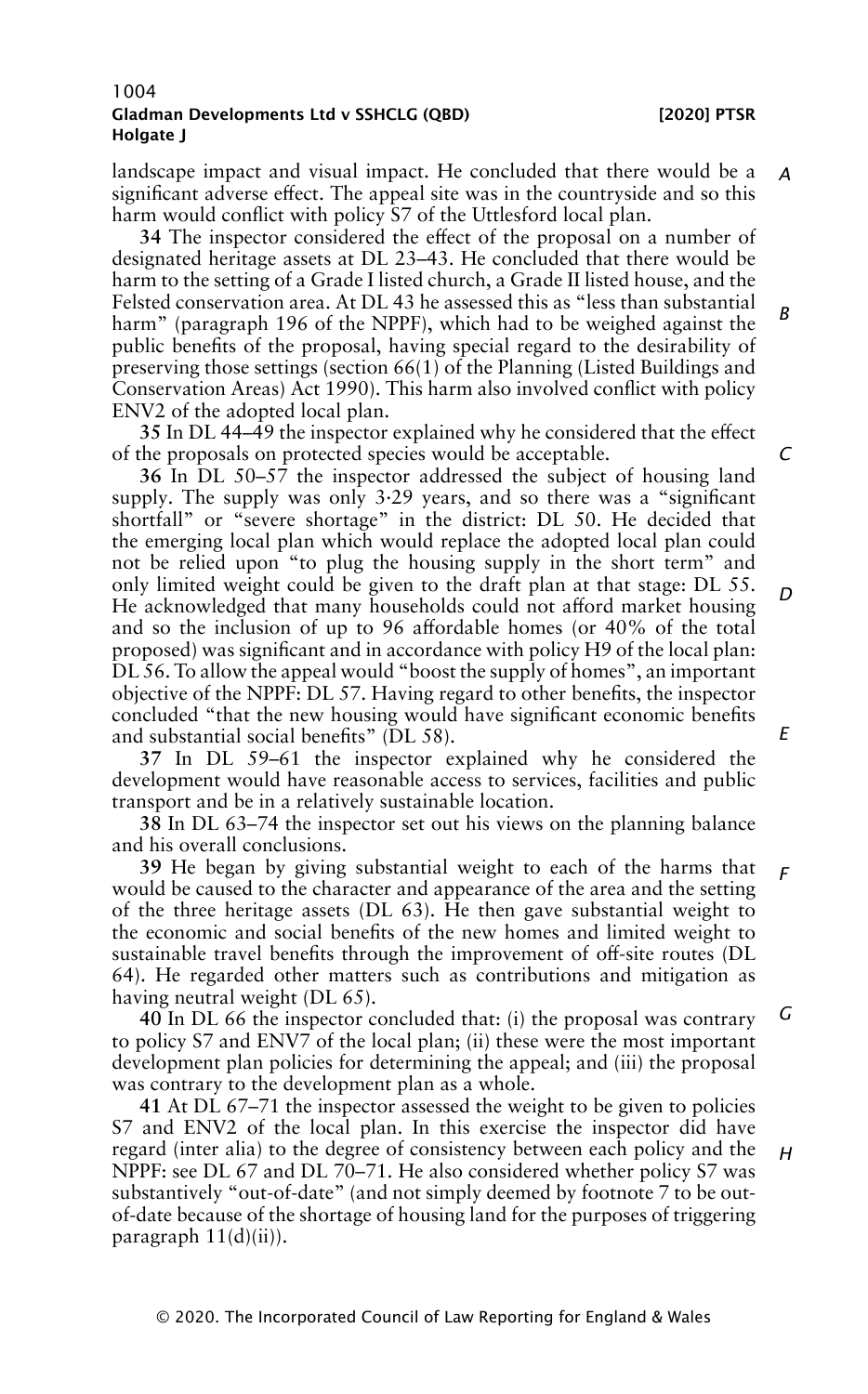### 1005 [2020] PTSR Gladman Developments Ltd v SSHCLG (QBD) Holgate I

- *A* **42** The inspector decided that policy S7 was "predicated on settlement boundaries that are out-of-date" and would inevitably have to be breached to provide sufficient housing land until the adoption of the emerging local plan. Nevertheless, those boundaries provided a "starting point in distinguishing between settlement and countryside" until the new plan was adopted and whether a breach would be acceptable in any individual case would depend upon the level of harm and the application of the test in paragraph  $11(d)(ii)$
- *B* of the NPPF (DL 68). He decided that moderate weight should be given to policy S7 (DL 70).

**43** Having compared policy ENV2 to the NPPF policies on heritage assets and to section  $66(1)$ , the inspector considered that ENV2 should also be given moderate weight.

*C* **44** In DL 72 the inspector applied paragraph 11(d)(i) of the NPPF to the less than substantial harm he had identified to heritage assets, and concluded that that was outweighed by the substantial weight given to the socioeconomic benefits of providing 240 homes. Accordingly, limb (i) did not have the effect of disapplying the presumption in paragraph 11(d) in favour of sustainable development.

**45** In DL 73 the inspector then drew these conclusions:

*D*

*E*

"Moving onto the second leg of paragraph 11(d), the adverse impacts of the proposed development and the conflict with the development plan that arises from these adverse impacts would significantly and demonstrably outweigh the benefits. Material considerations, including the reduced weight that I give to the most important policies for deciding the appeal, do not indicate that the proposal should be determined other than in accordance with the development plan. Although the development of countryside beyond existing settlement boundaries in Uttlesford is inevitable to meet housing needs in both the short-term and longer term, the harm in this case would be unacceptable."

*F* **46** In the first sentence of DL 73 the inspector applied the test in paragraph  $11(d)(ii)$  of the NPPF, but the claimant contends that in doing so he misinterpreted that policy by taking into account the conflict with development plan policies that arose from harm to both the character and appearance of the area and to the setting of designated heritage assets.

*G H* **47** In the second sentence of DL 73 the inspector expressed his overall conclusion under section 38(6), namely that material considerations did not indicate that the proposal should be determined otherwise than in accordance with the development plan. The inspector's reference to allowing for the reduced weight he gave to the development plan policies which were most important for determining the appeal shows that he correctly took paragraph  $11(d)(ii)$  into account as an "other material consideration". This is reinforced by the last sentence of DL 73 which expresses an important judgment reached by the inspector in this case, one which cross-refers to the approach set out in the last sentence of DL 68 (see para 42 above).

**48** Like the inspector in the Gretton appeal, this inspector expressed his formal conclusions on the tests in paragraph  $11(d)(ii)$  of the NPPF and section 38(6) in separate sentences, but in doing so he drew upon his earlier findings and reasoning.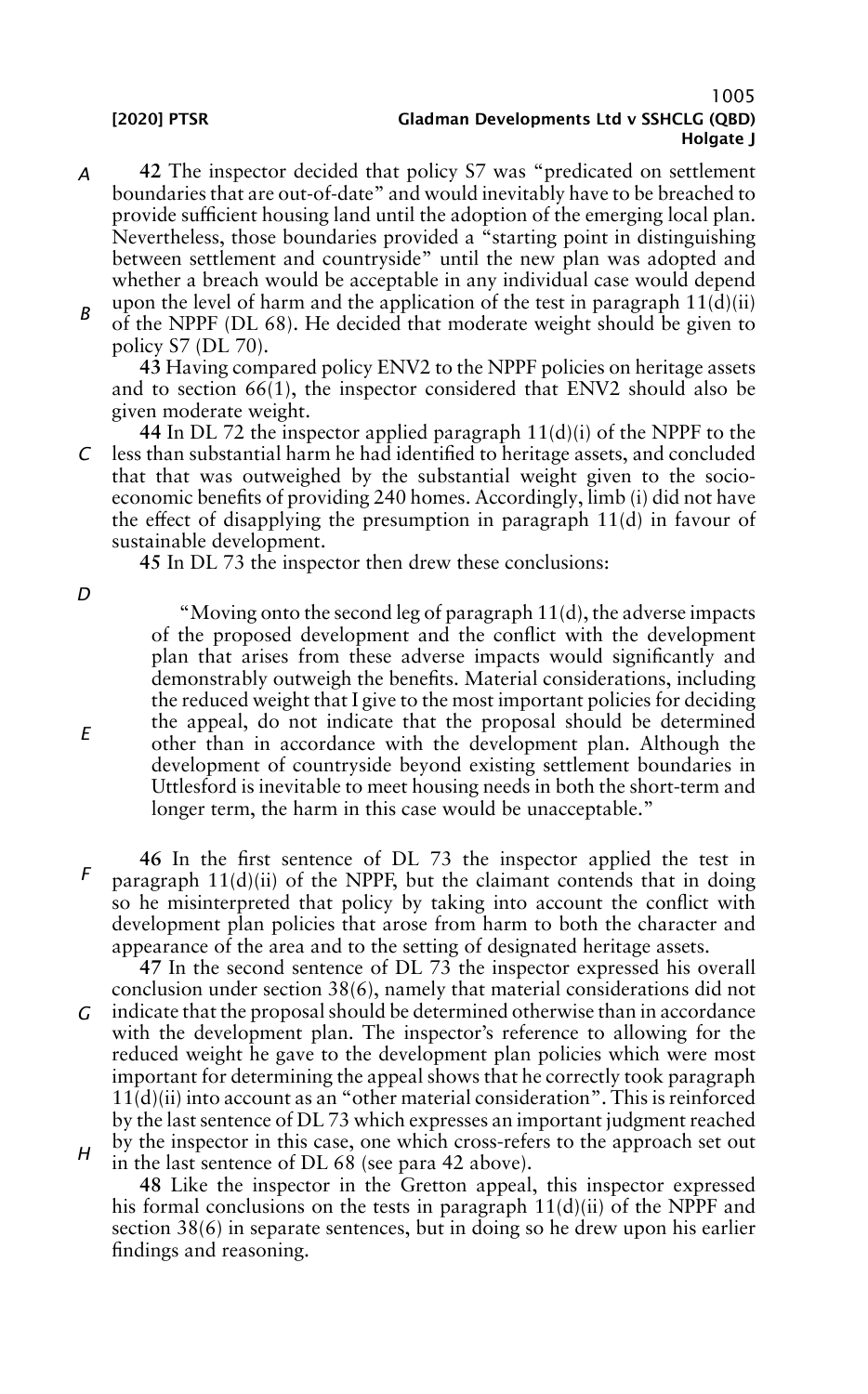# *The issues in these challenges*

**49** The parties have helpfully refined the issues for determination as follows:

(1) When applying paragraph  $11(d)(ii)$  of the NPPF must the decisionmaker disregard policies of the development plan, particularly development plan policies which are treated as being out-of-date, given that  $11(d)(ii)$  refers to "the policies in this Framework taken as a whole"?

(2) Each inspector erred in law by taking into account paragraph 213 of the NPPF when applying paragraph  $11(d)(ii)$ . They ought not to have taken into account in the tilted balance the extent to which any development plan policy was consistent with the Framework.

(3)(a) Each inspector failed to give adequate reasons for his decision by failing to assess the benefits of the proposal in a manner consistent with the assessment of the harm it would cause, by expressing the value attached to each benefit; and (b) in relation to the Gretton decision, the inspector failed to take into account or address those parts of the development plan setting out housing needs and strategic objectives which supported the proposed development. *C*

(4) In relation to the Gretton decision: (a) in DL 47 the inspector had regard to an immaterial consideration, namely that certain socio-economic benefits would not be unique to the proposal; and (b) alternatively, the inspector failed to give adequate reasons for his decision because DL 47 raises a substantial doubt as to whether he did in fact give reduced weight to those socio-economic benefits because they would not be unique to the proposal. *D*

#### *A summary of the submissions on issue (1)*

**50** The claimant did appear to suggest in its skeleton argument (e g para 5), and initially in oral submissions, that where paragraph  $11(d)(ii)$  of the NPPF is engaged development plan policies, or certainly those treated as "out-of-date", must be completely disregarded from then on in the decisionmaking process, and not simply when applying the tilted balance. However, Mr Richard Kimblin QC clarified that the claimant was not advancing that submission. That was not surprising because that interpretation would have the unlawful effect or overriding or "displacing" section 38(6). Instead Mr Kimblin submitted that where paragraph  $11(d)(ii)$  falls to be applied, the proposal is to be "assessed against the policies in this Framework taken as a whole", and not policies in the development plan. The result of that assessment is *then* to be treated as an "other material consideration" when the decision-maker goes on to apply section 38(6), at which point development plan policies must be taken into account. He contended for a two-stage approach.

**51** The claimant submits that paragraph 11(d)(ii) should be interpreted by the court in a straightforward manner without any alteration to its language, citing Lord Carnwath JSC in *Hopkins Homes Ltd v Secretary of State for Communities and Local Government* [2017] PTSR 623, para 60. On that basis he says that the language used in paragraph 11(d) makes it clear that development plan policies are not to be taken into account in the tilted balance under limb (ii).

**52** Mr Kimblin also referred to *Hopkins* at paras 14 and 85, where Lord Carnwath JSC and Lord Gill said that the reference in the second indent in

*A*

*B*

*E*

*F*

*G*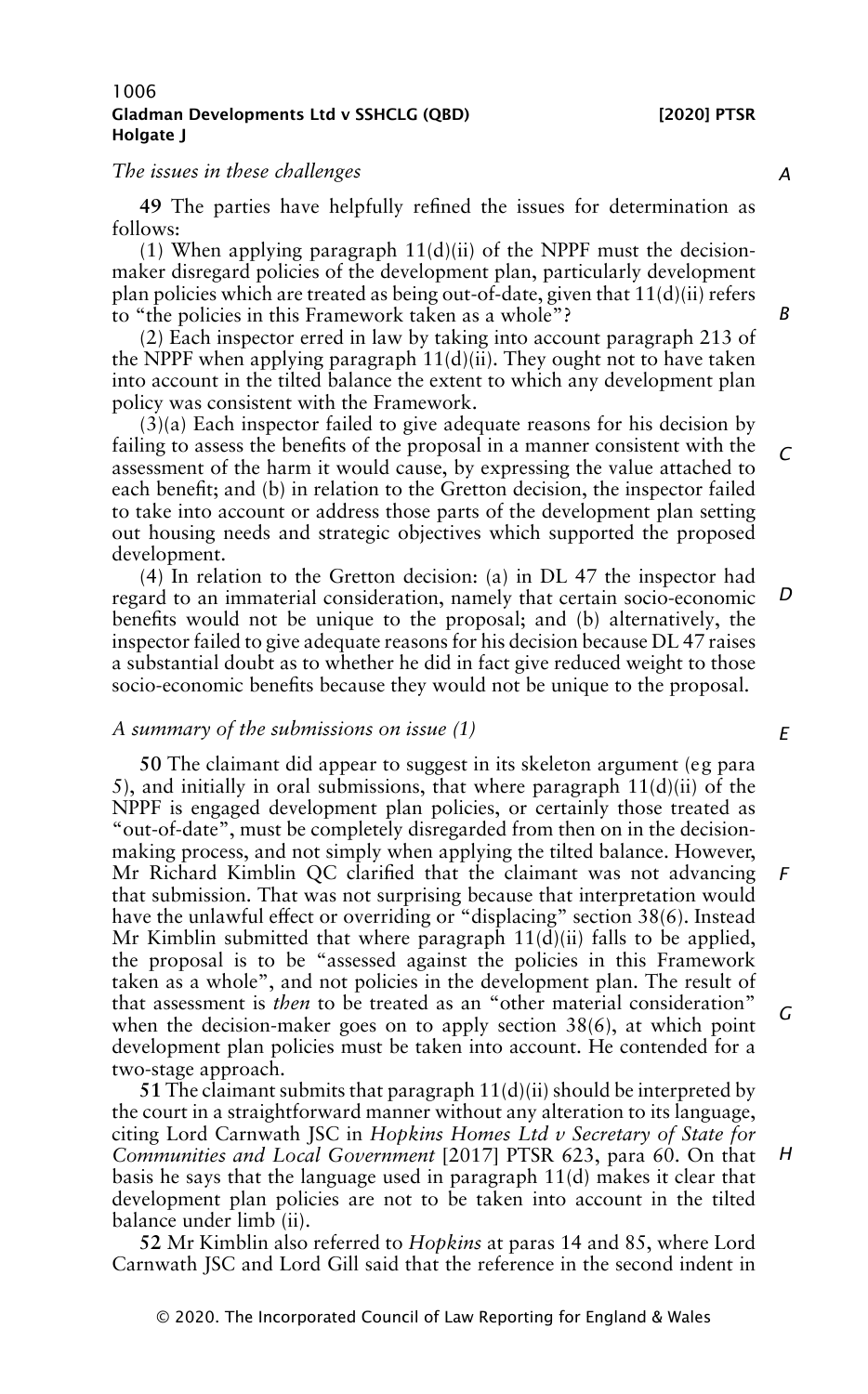- *A* paragraph 14 of the NPPF 2012 to "specific policies in this Framework" restricting development should be read as including related development plan policies. Footnote 6 to the equivalent provision in the NPPF 2019 states that the policies referred to in paragraph  $11(d)(i)$  "are those in this Framework (rather than those in development plans)". Leading counsel submitted that the words in parentheses, which apply both to paragraphs  $11(b)(i)$  and  $11(d)(i)$ , were inserted in order to reverse the observations of
- *B* Lord Carnwath JSC and Lord Gill on the NPPF 2012 as regards both planmaking and decision-taking. Mr Richard Honey on behalf of the Secretary of State agreed with that submission to that extent. But Mr Kimblin went further by submitting that the words in parentheses excluding policies in development plans also serve as an aid to the interpretation of paragraph  $11(d)(ii)$ , so that this disregard of development plan policies applies to both
- *C* of the limbs by which the presumption in favour of sustainable development may be disapplied for the purpose of "decision-taking" (ie limbs (i) and (ii)). **53** Mr Kimblin added that even if the court considers what is *impliedly* rather than expressly referred to in paragraph 11(d)(ii) (see Lord Carnwath JSC in *R (Samuel Smith Old Brewery (Tadcaster)) v North*
- *D Yorkshire County Council* [2020] PTSR 221, para 32), the policy should be interpreted as if it referred to "solely the policies in this Framework" rather than "the policies in this Framework and in the development plan". He submitted that that approach is justified by the objectives of the NPPF. First, the NPPF seeks to boost the supply of housing land and to support growth by making sufficient provision in development plans for housing, employment and other commercial development in line with paragraph 11(a) and (b) of the NPPF: see paragraphs 8 and 20 and footnote 12. Second,
- *E* where there are no relevant development plan policies, or those policies are out-of-date, the tilted balance in paragraph  $11(d)(ii)$  provides a "remedy" or "solution" to the problem posed by the development plan. He described this in his oral submissions as a situation in which the development plan was "not working", or was failing to deliver development. He said that conflict with the development plan, or the "most important policies", was a reason
- *F* why the tilted balance would have been triggered in the first place and so paragraph  $11(d)(ii)$  did not allow those policies to be taken into account in the tilted balance.

**54** In my judgment this begs the question how does paragraph 11(d) operate and what kind of solution or remedy does limb (ii) really provide?

**55** As to the observations of Lord Clyde in *City of Edinburgh Council v Secretary of State for Scotland* [1997] 1 WLR 1447, 1459–1460, Mr Kimblin

- *G* submitted that the effect of the language used in the NPPF is that paragraph  $11(d)(ii)$  and section 38(6) cannot be applied simultaneously, or as part of a comprehensive balancing exercise, drawing all the material considerations together and reaching overall conclusions. Instead, the decision-maker must firstly make an assessment under paragraph  $11(d)(ii)$  which disregards development plan policies before going on secondly to apply section 38(6).
- *H* It is at that second and separate stage that the decision-maker must take into account development plan polices (a mandatory consideration) and the outcome of the balancing exercise carried out under paragraph  $11(d)(ii)$  (as an "other material consideration").

**56** Mr Kimblin submits that if the policies which are most important for determining an application are treated as out-of-date, then to take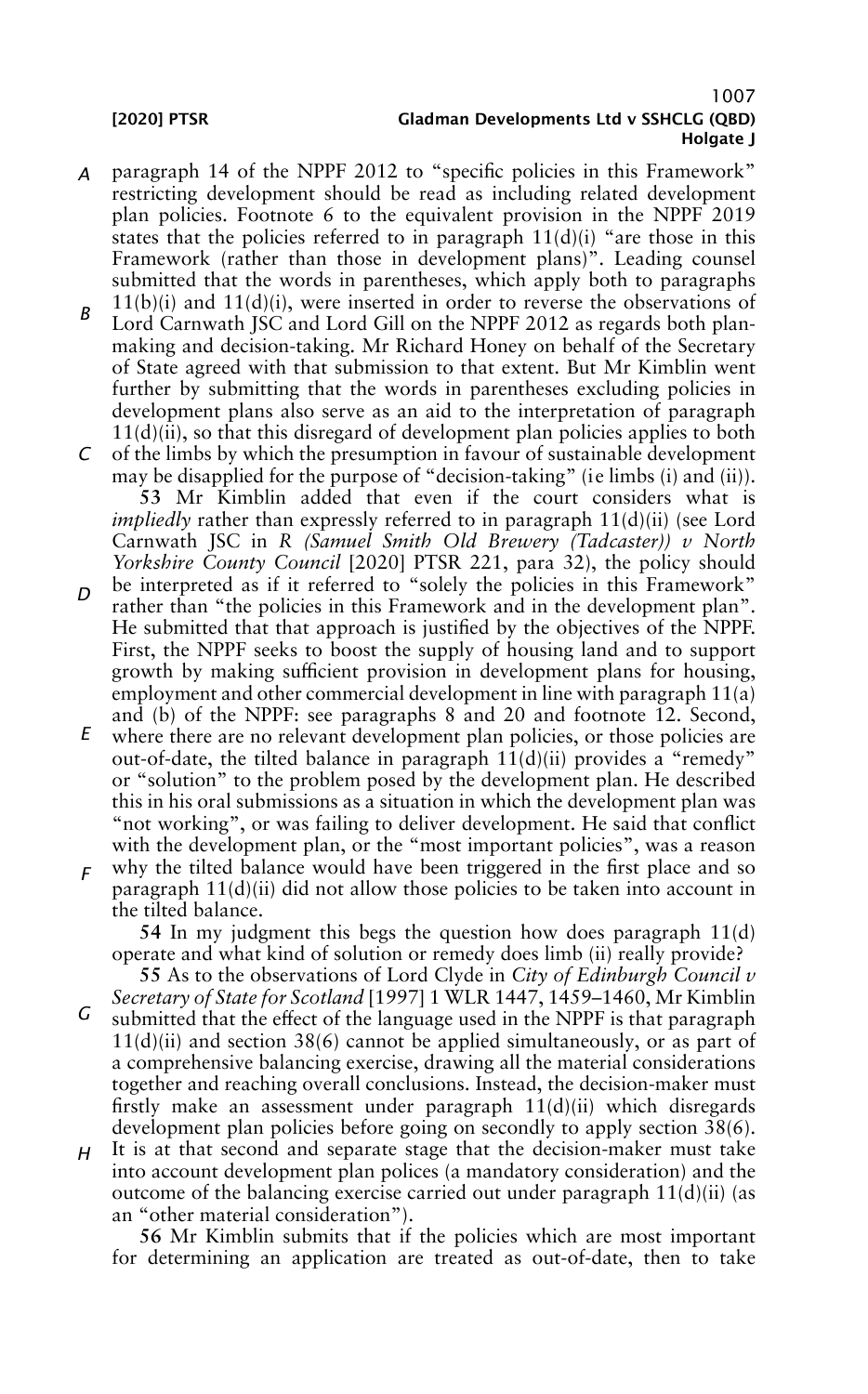into account in the paragraph  $11(d)(ii)$  assessment either those policies, or conflict with the development plan as a whole, would be improper; it would involve double counting or circularity. In a similar vein, he submits that a decision-maker cannot reach a conclusion on how a proposal relates to the development plan as a whole *within* paragraph 11(d)(ii). *A*

**57** Mr Kimblin submitted that the alleged error in the two decision letters the subject of these challenges is prevalent, relying upon the witness statement of Mr Kevin Waters, a senior planner and development director employed by the claimant, which sought to analyse a substantial number of decision letters issued by planning inspectors. Mr Honey submitted that these decisions were not the subject of challenges before the court and were irrelevant to the legal issues raised in these proceedings. Accordingly, the Secretary of State had not filed any evidence in reply. *B*

**58** Mr Honey for the Secretary of State and Ms Estelle Dehon for UDC advanced submissions essentially to the same effect. *C*

**59** The presumption in favour of sustainable development is contained in paragraph  $11(c)$  and (d) of the NPPF. That presumption is an "other material consideration" for the purposes of section 38(6). It is to be interpreted and applied within the context of the development plan-led system established by section 38(6).

**60** Footnote 6 in the NPPF 2019 was introduced to reverse the observations at paras 14 and 85 of *Hopkins* [2017] PTSR 623, in other words to restrict the consideration of policies to those contained in the NPPF and to exclude in particular development plan policies. But the NPPF is expressed so that footnote 6 applies solely to paragraphs  $11(b)(i)$  and  $11(d)$ (i). The exclusion of development plan policies by footnote 6 does not apply to paragraph  $11(d)(ii)$  (or  $11(b)(ii)$ ). Given that paragraph  $11(d)$  is to be interpreted within the context of the plan-led system, there is nothing in limb (ii) which purports to disregard any relevant policy of the development plan. This a straightforward reading of the NPPF which does not involve adding or reading in any additional language. *E*

**61** The claimant's case is misconceived because paragraph 11(d) is not predicated upon a proposal conflicting with either the development plan as a whole or its most important policies for the determination of the application. For example, there may be no relevant plan policies. Alternatively, a proposal may accord with a development plan the most important policies of which are assessed as being out-of-date, or the "footnote 7" trigger may apply because of a shortfall of housing land, but the development plan (including its most important policies) may be assessed as being up-to-date and attracting substantial or full weight. Thus, treating development plan policies as relevant considerations under the tilted balance is not incompatible with the objectives of the presumption in favour of sustainable development or the NPPF. *F G*

**62** Paragraph 14 of the NPPF assumes the relevance of development plan policies under paragraph  $11(d)(ii)$  and then gives specific guidance on how certain factors affecting neighbourhood plans are to be weighed.

**63** The NPPF is high-level national guidance addressed, in part, to each LPA which is then responsible for formulating and adopting local development plans showing how those national policies have been taken into account in local circumstances. The benefits and harms addressed in the *D*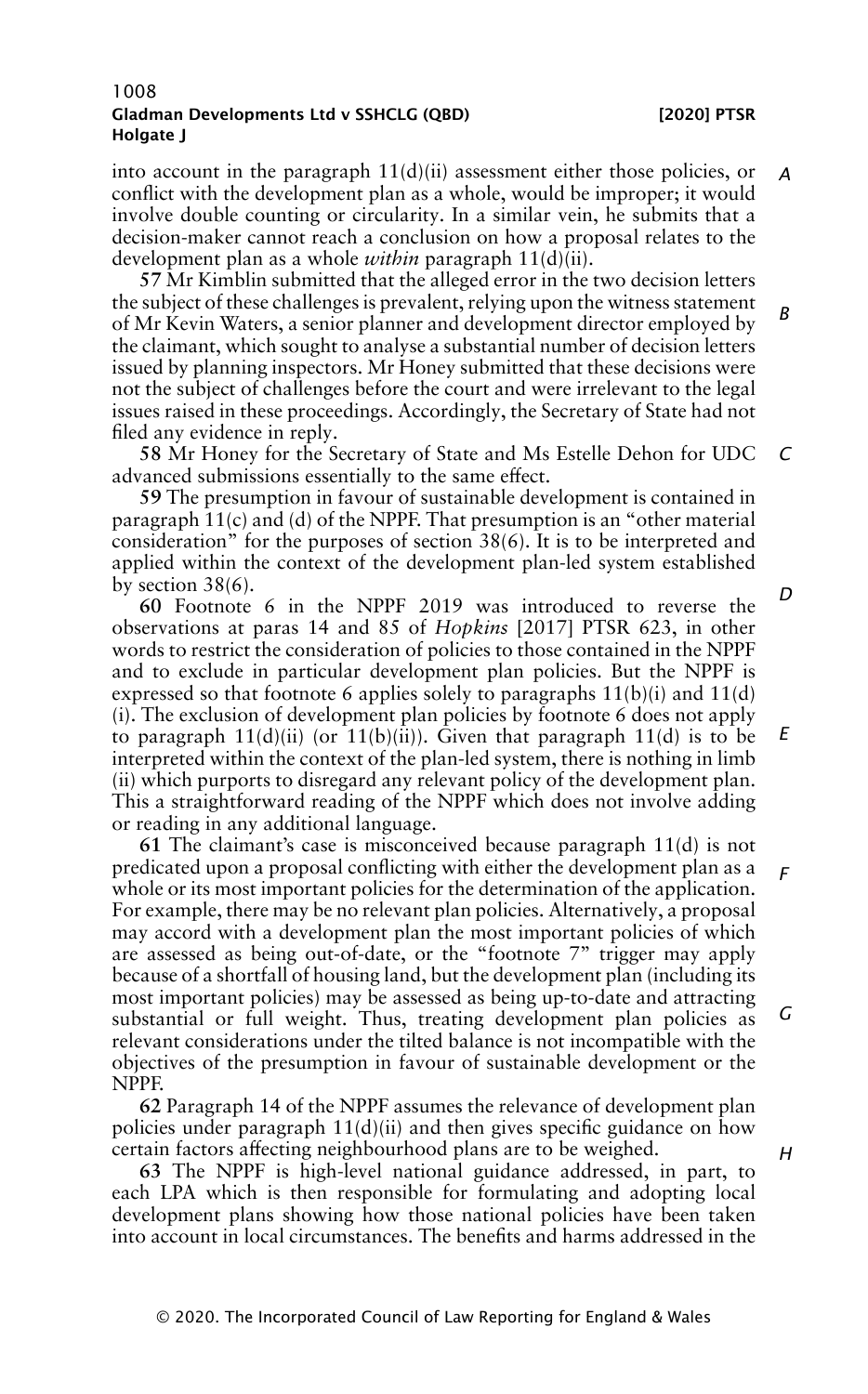*A* balancing exercise under paragraph 11(d)(ii) cannot sensibly be separated from the application of relevant NPPF *and* development plan policies.

**64** The line of authority which includes the *City of Edinburgh* case [1997] 1 WLR 1447 makes it plain that a decision-maker need only comply in substance with the legal presumption in section 38(6), and likewise the policy presumption in paragraph 11(d). There is no particular sequence or form which he must follow. Once the decision-maker has assembled the

*B* material considerations, he may make an overall assessment and there is no requirement for paragraph  $11(d)(ii)$  and section  $38(6)$  to be applied separately or in two stages.

**65** The defendants submit that if a decision-maker is entitled to apply section 38(6) and paragraph  $11(d)(ii)$  of the NPPF together rather than separately, then there is no double counting of the assessment against development plan policies, nor any circularity. They also contend that neither

*C* of these criticisms apply in any event.

# *Admissibility of the witness statement of Mr Waters*

**66** I have had regard to the witness statement de bene esse, although ultimately, I accept Mr Honey's submission that it is essentially irrelevant.

*D E* The decision letters on the Gretton and the Flitch Green appeals either do or they do not contain a misinterpretation of national policy. Either way, that issue is an objective question of law on the interpretation of the NPPF, which is not affected by the fact that a substantial number of other decisionmakers have (or for that matter have not) followed the same approach. No submission was made by reference to any of this material which might have assisted the court in coming to a conclusion on the parties' rival interpretations.

*F* **67** Parties should not seek to file evidence of this kind in future challenges, whether they be a claimant or a defendant. This practice is objectionable for several reasons. First, costs are incurred unnecessarily, not only by a claimant but also by a defendant in having to consider whether to respond to the material. Second, court time may be taken in up considering the material needlessly. Third, a defendant may be placed in the awkward position of having to decide whether or not they should respond to the material, particularly if it contains material which is partly admissible and partly inadmissible, worse still if those two categories are intertwined.

**68** It should also be recalled that the general principle is that evidence must be confined to the material before the decision-maker whose decision is under challenge. Both the principle and exceptions thereto were set out in

*G R v Secretary of State for the Environment, Ex p Powis* [1981] 1 WLR 584. The exceptions have since been very slightly expanded in *R (Law Society) v Lord Chancellor* [2019] 1 WLR 1649, paras 37–41, but they remain subject to the constraints within which judicial and statutory review operates.

**69** It is also necessary to recall the statement of Sullivan J (as he then was) in *Newsmith Stainless Ltd v Secretary of State for the Environment,*

*H Transport and the Regions* [2017] PTSR 1126, para 9: on an application under section 288 of the TCPA 1990 it will seldom be necessary to produce to the court anything beyond the decision letter under challenge and material before the inspector relevant to the grounds of challenge: see also *R (Network Rail Infrastructure Ltd) v Secretary of State for Environment, Food and Rural Affairs* [2017] PTSR 1662, para 10.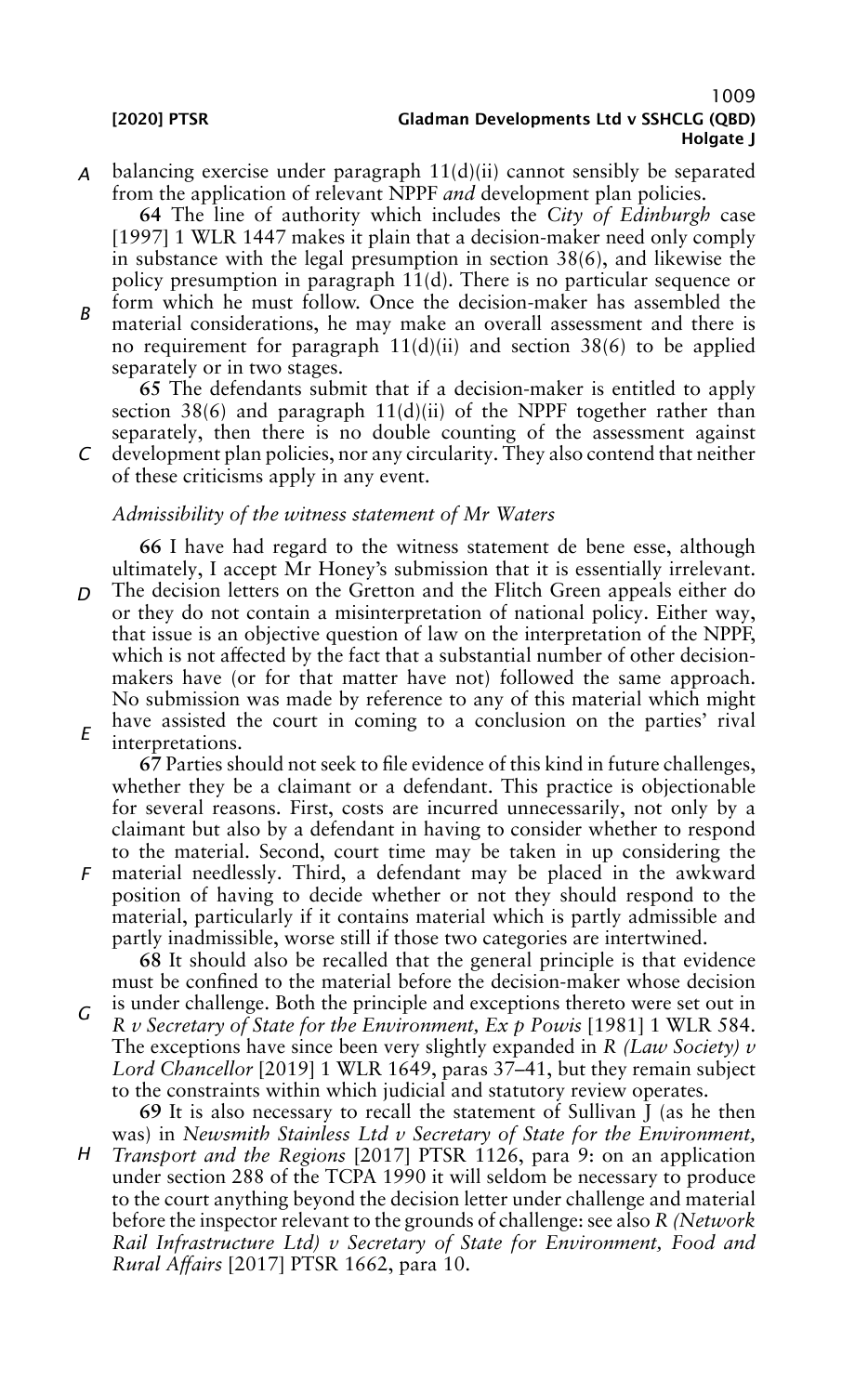**70** Even where written evidence filed in proceedings refers solely to relevant material, it should be borne in mind that witness statements and expert reports may not make submissions to the court. Sir Terence Etherton C in *JD Wetherspoon plc v Harris* [2013] 1 WLR 3296 stated at para 39 that it is generally not the function of a witness statement to provide a commentary on the documents in a trial bundle or to make points which are essentially matters for legal argument or submission. *A B*

# *General legal principles*

**71** The parties helpfully agreed a series of legal propositions drawn from a number of well-known cases. It is unnecessary for me to repeat them all here. I simply refer to a number of those and other legal principles which directly assist in resolving issue (1).

**72** The principles on which a court will intervene in relation to a decision challenged under section 288 of the TCPA 1990 are well established and were helpfully summarised in *Bloor Homes East Midlands Ltd v Secretary of State for Communities and Local Government* [2017] PTSR 1283, para 19.

**73** Some key authorities on the interpretation of policy were identified in *Monkhill* [2020] PTSR 416, para 37:

"The principles governing the interpretations of planning policy have been set out in a number of authorities, including *Tesco Stores Ltd v Dundee City Council (Asda Stores Ltd intervening)* [2012] PTSR 983; *Hopkins Homes Ltd v Secretary of State for Communities and Local Government* [2017] PTSR 623; *East Staffordshire Borough Council v Secretary of State for Communities and Local Government* [2018] PTSR 88; *R (Mansell) v Tonbridge and Malling Borough Council* [2019] PTSR 1452; *St Modwen Developments Ltd v Secretary of State for Communities and Local Government* [2018] PTSR 746; *Canterbury City Council v Secretary of State for Communities and Local Government* [2019] PTSR 81." *E*

I would now add the decision in *Samuel Smith* [2020] PTSR 221 to this list.

**74** As the authorities make clear, and needs to be re-emphasised, not all planning policies are suitable for judicial interpretation. Development plans and other documents are full of broad statements of policy, many of which may be mutually irreconcilable, so that one must give way to another. Many policies may be framed in language the application of which requires the exercise of judgment by the decision-maker, which may only be challenged in the courts on the ground of irrationality. Where the interpretation of a policy is truly justiciable, the court must interpret it "objectively, in accordance with the language used, read as always in accordance in its proper context". Development plans are not analogous in nature or purpose to a statute or contract and should not be interpreted as if they were (*Tesco Stores Ltd v Dundee City Council (Asda Stores Ltd intervening)* [2012] PTSR 983, paras 18–19). Similarly, where submissions on the interpretation of a policy may properly be made to a court, they must also conform to those interpretative principles. *G*

**75** Lord Carnwath JSC made essentially the same points in *Hopkins* [2017] PTSR 623, para 23 et seq), which he reinforced as follows:

*D*

*C*

*F*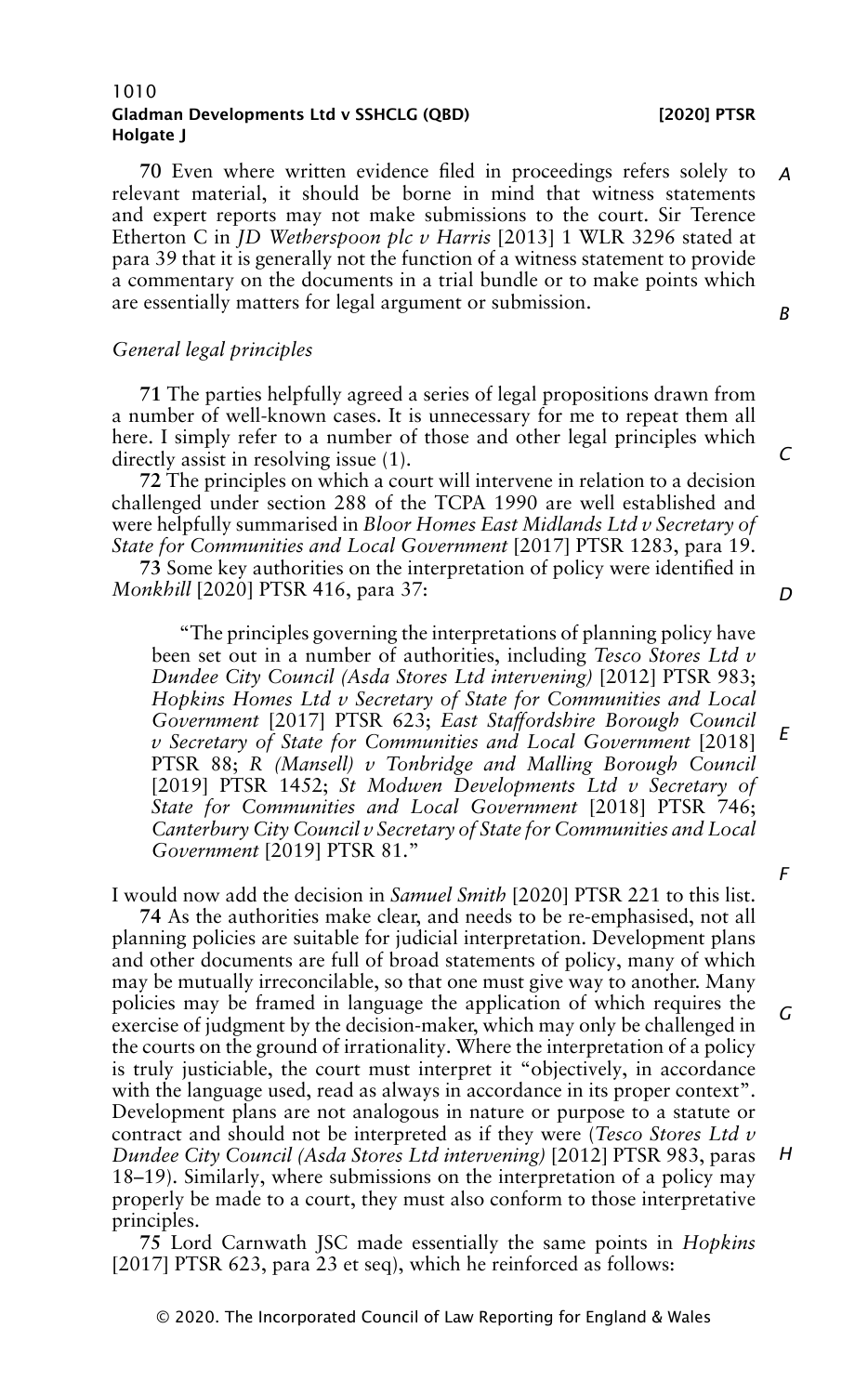*E*

### 1011 [2020] PTSR Gladman Developments Ltd v SSHCLG (QBD) Holgate I

*A B C D* "25. It must be remembered that, whether in a development plan or in a non-statutory statement such as the NPPF, these are statements of policy, not statutory texts, and must be read in that light. Even where there are disputes over interpretation, they may well not be determinative of the outcome. (As will appear, the present can be seen as such a case.) Furthermore, the courts should respect the expertise of the specialist planning inspectors, and start at least from the presumption that they will have understood the policy framework correctly. With the support and guidance of the planning inspectorate, they have primary responsibility for resolving disputes between planning authorities, developers and others, over the practical application of the policies, national or local. As I observed in the Court of Appeal (*Wychavon District Council v Secretary of State for Communities and Local Government* [2009] PTSR 19, para 43) their position is in some ways analogous to that of expert tribunals, in respect of which the courts have cautioned against undue intervention by the courts in policy judgments within their areas of specialist competence: see *AH (Sudan) v Secretary of State for the Home Department (United Nations High Comr for Refugees intervening)* [2008] AC 678, para 30, per Baroness Hale of Richmond.

"26. Recourse to the courts may sometimes be needed to resolve distinct issues of law, or to ensure consistency of interpretation in relation to specific policies, as in the *Tesco* case. In that exercise the specialist judges of the Planning Court have an important role. However, the judges are entitled to look to applicants, seeking to rely on matters of planning policy in applications to quash planning decisions (at local or appellate level), to distinguish clearly between issues of interpretation of policy, appropriate for judicial analysis, and issues of judgment in the application of that policy; and not to elide the two."

*F G* **76** In the *Samuel Smith* case [2020] PTSR 221 the Supreme Court treated the concept of "openness" in paragraph 90 of the NPPF as an example of a broad policy concept which is not susceptible to judicial interpretation: paras 22, 25 and 39. For example, the issue of whether visual effects may be taken into account under paragraph 90 is not a matter of legal principle. It is not a mandatory consideration which legislation or policy requires to be taken into account. Instead, it is a matter of judgment for the decisionmaker whether to have regard to that factor, subject to the legal test whether, in the circumstances of the case, it was so "obviously material" as to require consideration (the legal approach laid down in *Derbyshire Dales District Council v Secretary of State for Communities and Local Government* [2010] 1 P & CR 19 and approved by the Supreme Court at paras 30–32).

**77** Planning policies are intended to guide or shape practical decisionmaking, and should be interpreted with that purpose in mind. They have to be applied and understood by planning professionals and by the public to

*H* whom they are primarily addressed. Decision-makers are entitled to expect both national and local planning policy to be as clearly and simply stated as it can be and, however well or badly it may be expressed, the courts to provide a straightforward interpretation of such policy (*R (Mansell) v Tonbridge and Malling Borough Council* [2019] PTSR 1452, para 41; *Canterbury City*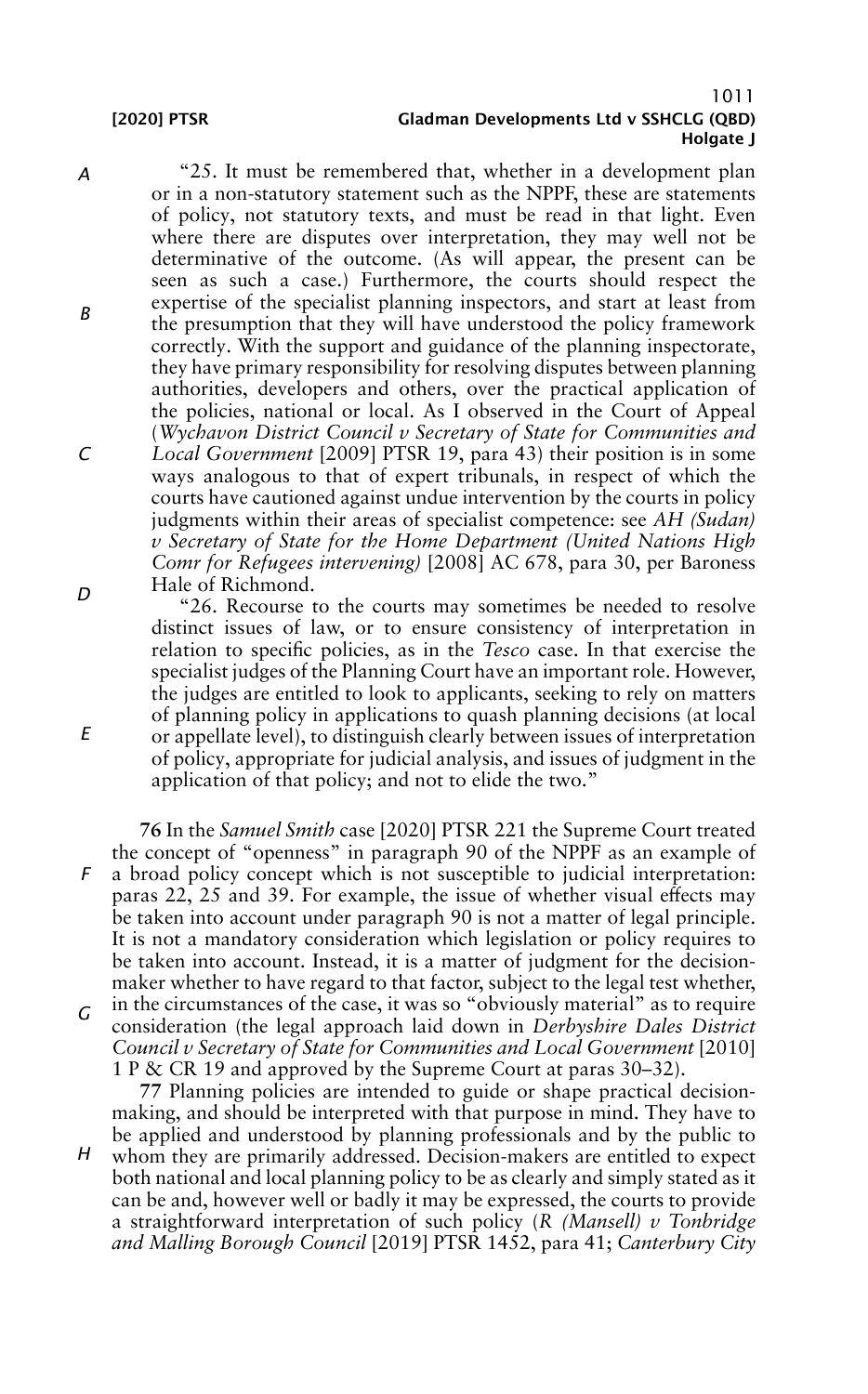*Council v Secretary of State for Communities and Local Government* [2019] *A* PTSR 81, para 23; *Monkhill* [2020] PTSR 416, para 38).

**78** In *R (Alconbury Developments Ltd v Secretary of State for the Environment, Transport and the Regions* [2003] 2 AC 295 Lord Clyde described the relationship between the Secretary of State as the central planning authority and LPAs. The role of the former is to secure some coherence and consistency in the development of land. National planning guidance will influence local development plans and policies which LPAs will use in resolving their own local problems. Development plans lie at the heart of the national system for providing consistent, predictable and prompt decision-making: paras 139–140. *B*

**79** The purpose of the NPPF is to express general principles on which decision-makers are to proceed in the pursuit of sustainable development. The NPPF also contains more specific provisions which must be interpreted in the context of the document overall. Where the NPPF relates to decisionmaking on planning applications and appeals, it must be interpreted in the context of section 70(2) of the TCPA 1990 and section 38(6) of the PCPA 2004 to which it is subordinate. Subject to these statutory requirements, the Secretary of State may give guidance to decision-makers, for example, where the planning system is failing to satisfy an unmet need, by highlighting material considerations to which greater or lesser weight may be given. Guidance in the NPPF is an "other material consideration": *Hopkins* [2017] PTSR 623, paras 74–75. *C D*

**80** Many of the key principles on the presumption in favour of sustainable development contained in the NPPF were helpfully drawn together in the judgment of Lindblom LJ in *East Staffordshire Borough Council v Secretary of State for Communities and Local Government* [2018] PTSR 88, paras 10–23 and 34–35. Where paragraph  $11(d)(ii)$  of the NPPF 2019 is triggered because of a shortage of housing land, it is a matter for the decisionmaker to decide how much weight should be given to the policies of the development plan. It is common ground between the parties that this also applies to the "most important policies" referred to in the Framework. But the presumption in favour of sustainable development is not irrebuttable and planning permission may still be refused. This is the territory of planning judgment into which the court may not go save to apply public law principles (approving *Crane v Secretary of State for Communities and Local Government* [2015] EWHC 425 (Admin) at [70]–[74]). *E F*

### *Discussion*

**81** Section 38(6) lays down the legal principle that the decision on a planning application is to be governed by the development plan, read as a whole, unless other material considerations indicate otherwise (see eg *City of Edinburgh* [1997] 1 WLR 1447, 1449–1450 and 1458–1459). The policies in the NPPF do not have the force of statute. Under the statutory scheme a policy in the NPPF is relevant to a planning decision as an "other material consideration", to be weighed in the balance under section  $70(2)$  of the TCPA 1990 and section 38(6) of the PCPA 2004: *BDW Trading Ltd (trading as David Wilson Homes (Central, Mercia and West Midlands)) v Secretary of State for Communities and Local Government* [2017] PTSR 1337, para 21. The policies in that framework have to be understood in the context of the development plan-led system. Moreover, the NPPF cannot, and does *G H*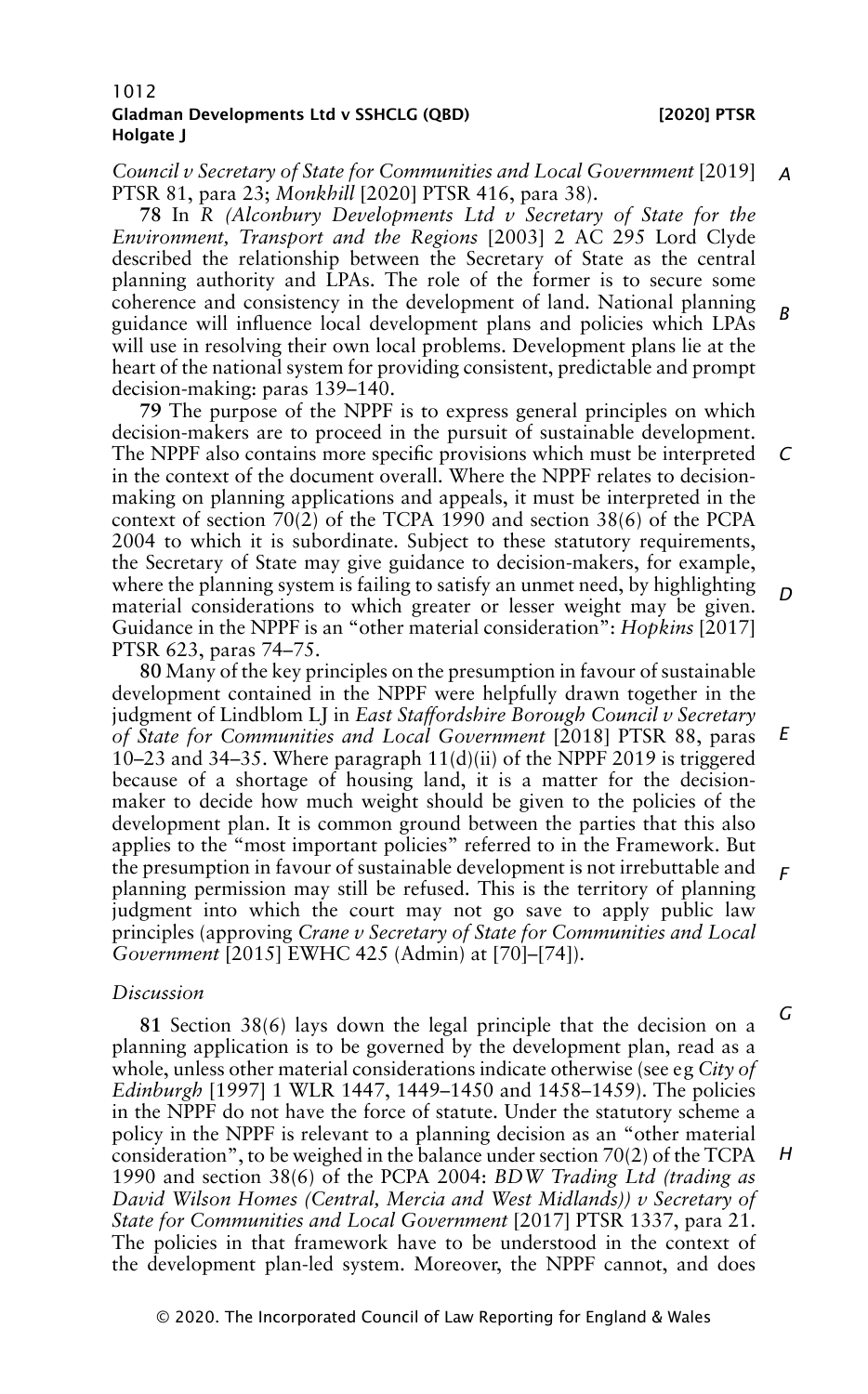*A* not purport to, displace or distort the primacy given by the presumption in section 38(6) to the statutory development plan: *Hopkins* [2017] PTSR 623, para 21.

**82** When a decision-maker judges that development plan policies are outof-date it is still necessary for him to consider the weight to be given to that conclusion and the relevant development plan policies bearing upon the

- *B* proposal. Likewise, where policy 11(d)(ii) is triggered because a five-year supply of housing land cannot be demonstrated, the decision-maker will still need to assess the weight to be given to development plan policies, including whether or not they are in substance out-of-date and if so for what reasons. In these circumstances the NPPF does not prescribe the weight which should be given to development plan policies. The decision-maker may also take into account, for example, the nature and extent of any housing shortfall,
- *C* the reasons therefor, and the prospects of that shortfall being reduced (see eg *Crane v Secretary of State for Communities and Local Government* [2015] EWHC 425 (Admin)).

**83** It should also be noted that in *Crane*, at para 74 Lindblom J (as he then was) explicitly rejected the contention that development plan polices should be disregarded and only NPPF policies taken into account in the tilted

*D* balance assessment required by paragraph 14 of the NPPF 2012. The High Court took the same approach in *Woodcock Holdings Ltd v Secretary of State for Communities and Local Government* [2015] JPL 1151, paras 87, 105, and 108–115.

**84** The passages in *Crane* and *Woodcock* were approved by the Court of Appeal in *Hallam Land Management Ltd v Secretary of State for Communities and Local Government* [2019] JPL 63, para 46.

- *E F* **85** This case law is reinforced by Lord Carnwath JSC's explanation of the operation of paragraph 14 of the NPPF 2012 in *Hopkins* at paras 54–56. He pointed out that paragraph 14 did not apply just to housing development and housing policies. It had to be workable for other forms of development covered by a development plan, such as employment or transport. He agreed with the Court of Appeal that the weight to be given to development policies *under paragraph 14* (ie in the tilted balance) was a matter of judgment for
- the decision-maker: paras 55–56.

**86** Accordingly, although paragraph 14 required the tilted balance to be "assessed against the policies in this Framework as a whole" without referring explicitly to development plan policies, the courts have made it plain that the weight to be attached to development plan policies, whether telling in favour of or against a proposal, was a matter to be assessed in that

*G* balance. That was wholly unsurprising given that paragraph 14 had to be understood in the context of the development plan-led system, established by the presumption contained in section 38(6).

**87** The claimant did not attempt to distinguish this line of authority or to argue that it was irrelevant to the interpretation of paragraph 11(d)(ii) of the NPPF 2019.

*H* **88** In *Redhill Aerodrome Ltd v Secretary of State for Communities and Local Government* [2015] PTSR 274 Sullivan LJ stated that where the Government intends to make a significant change to a policy in the Framework, it would be expected to make a clear statement to that effect (para 16). Here, the court has not been shown anything, such as consultation material, which could be treated as a proposal by the Government to alter the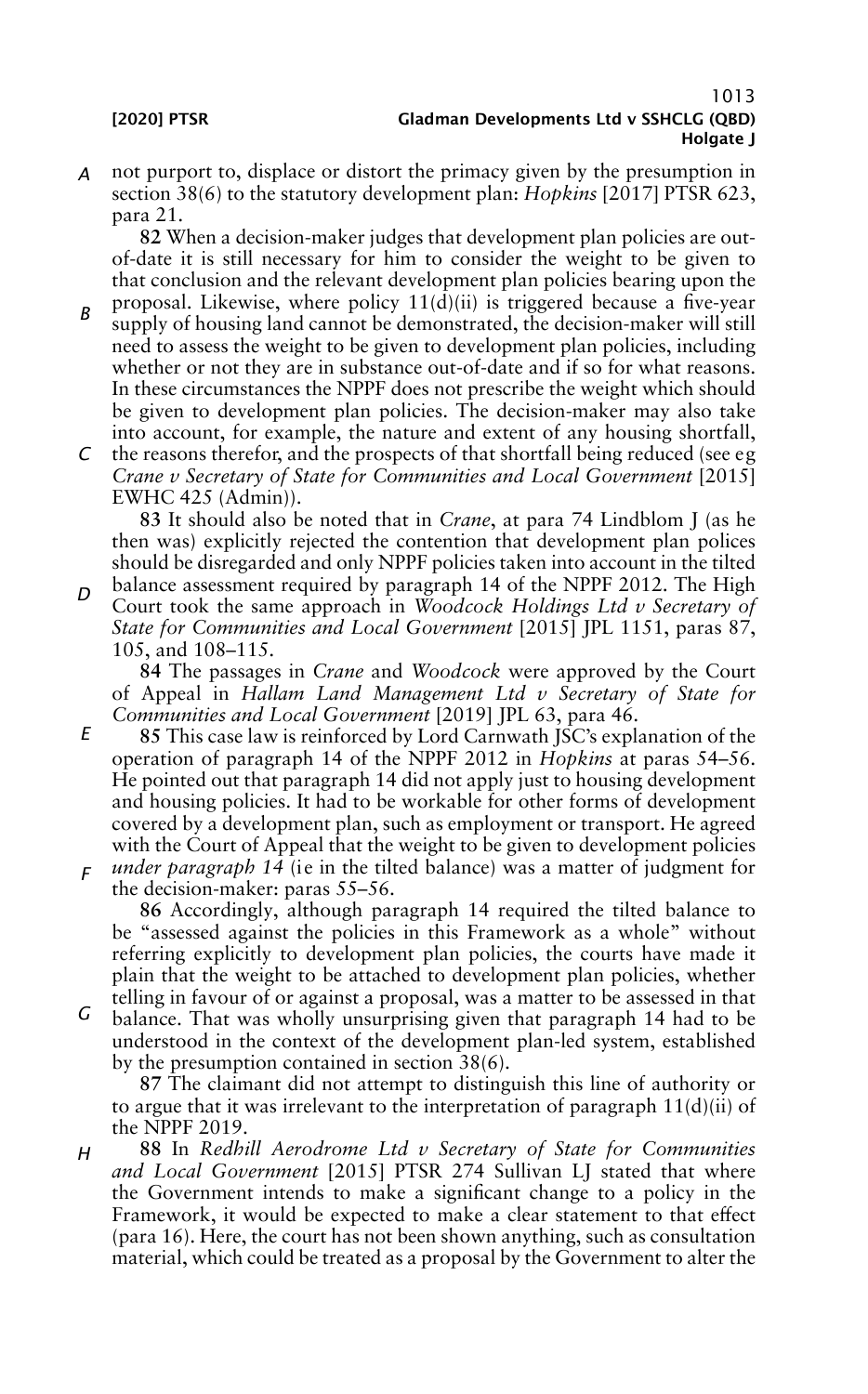policy in paragraph 14 of the NPPF 2012 so that development plan policies should be disregarded in applying the tilted balance. Far from it. Paragraph  $11(d)(ii)$  repeats the same language "when assessed against the policies in this Framework as a whole". *A*

**89** I also accept Mr Honey's submission that the language of footnote 6 to the NPPF 2019 does differ materially from footnote 9 to the NPPF 2012, in that development plan policies are not to be taken into account under paragraph  $11(d)(i)$ . But that alteration has been confined to paragraphs  $11(b)$ (i) and  $11(d)(i)$ . It does not apply to paragraph  $11(d)(ii)$ . *B*

**90** Adopting the straightforward approach to interpretation laid down by the case law, paragraph 11(d)(ii) of the NPPF 2019 does not require any relevant development plan policies to be excluded from the tilted balance. The position remains the same as under paragraph 14 of the NPPF 2012.

**91** Paragraph 14 of the NPPF 2019 lends further support to this conclusion: *C*

"In situations where the presumption (at paragraph  $11(d)$ ) applies to applications involving the provision of housing, the adverse impact of allowing development that conflicts with the neighbourhood plan is likely to significantly and demonstrably outweigh the benefits, provided all of the following apply [criteria (a) to (d) are then set out]."

I agree with Mr Honey's submission that paragraph 14 assumes that development plans, which include neighbourhood plans, are relevant considerations in the tilted balance under paragraph  $11(d)(ii)$ . I disagree with Mr Kimblin's submission that little weight should be attached to paragraph 14 because it represents an addition to national policy rather than something which formed an intrinsic part of the tilted balance policy when it was first introduced. The simple fact remains that in 2019 the Secretary of State took the opportunity to review the NPPF including the policy presumption in favour of sustainable development. When the NPPF 2019 was published in 2019, paragraph 14 formed an integral part of that policy. *E*

**92** For these reasons alone, the claimant's case under issue (1) must fail. LPAs and planning inspectors may continue to weigh development plan policies in the tilted balance in paragraph 11(d)(ii). *F*

**93** Although that is sufficient to dispose of this issue, I should deal with other submissions made by the parties in order to lay to rest arguments advanced by the claimant, so that LPAs and inspectors are no longer troubled with them.

**94** It is important to note that paragraph 11(d)(ii) may operate in three different scenarios: (1) there are no relevant development plan policies; (2) the policies which are most important for determining the application are *assessed* by the decision-maker as being out-of-date; (3) a shortfall in the requirement for a five-year supply of housing land triggers the application of paragraph 11(d)(ii) by *deeming* those policies important for the determination of the application to be out-of-date. *G*

**95** In scenario (1) there will be no need to consider whether the proposal accords with the development plan; there will only be "other material considerations" to take into account. The same applies when paragraph  $11(d)(ii)$  is applied to this scenario. Accordingly, the phrase "against other policies in this Framework taken as a whole" simply recognises that paragraph  $11(d)(ii)$  may apply where there are no relevant development *H*

### *D*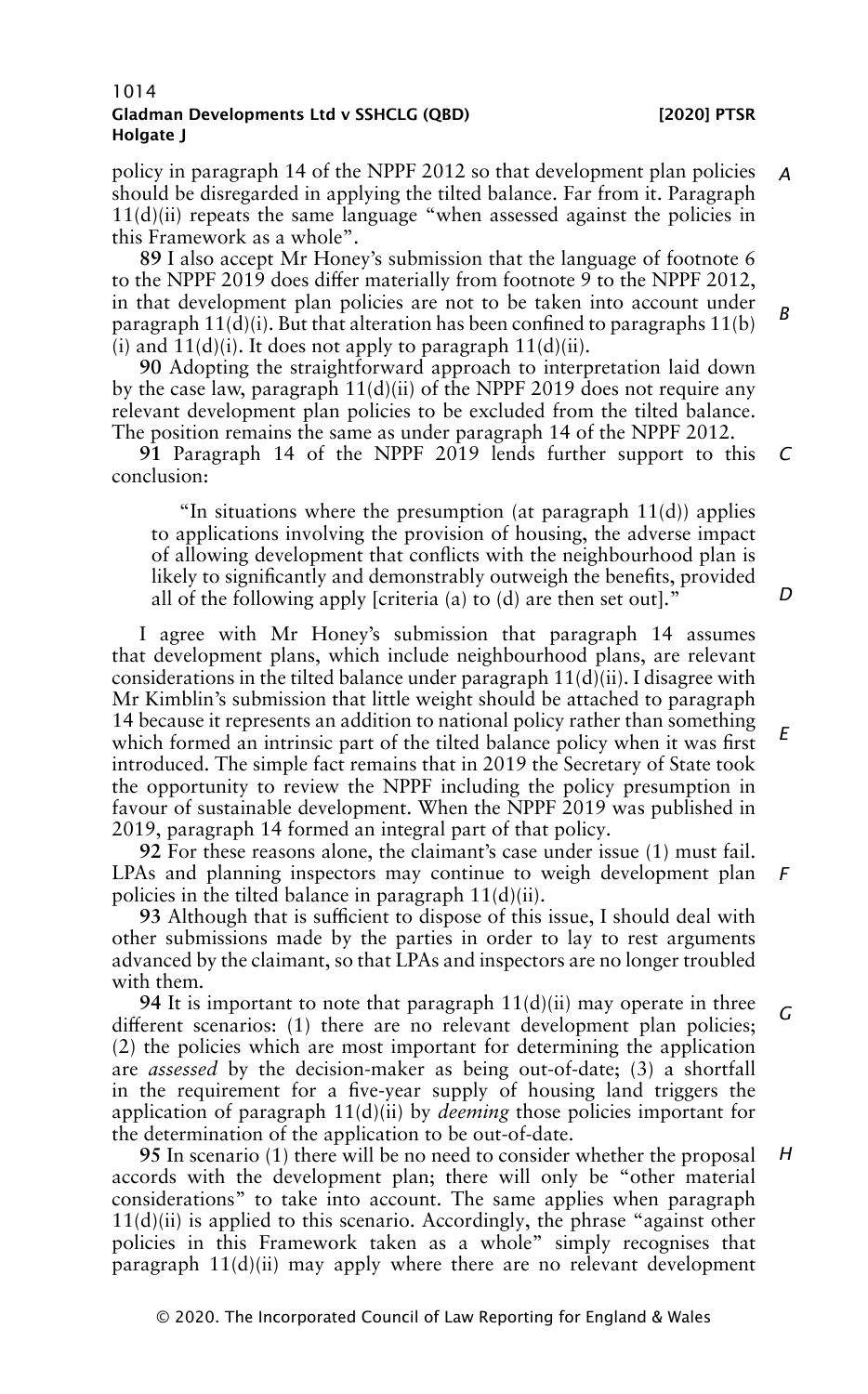*B*

*A* plan policies. The language has been chosen so as to be applicable to all three scenarios. It has not been drafted so as to have the effect of *excluding* development plan policies from the tilted balance in scenarios (2) and (3).

**96** Turning to scenarios (2) and (3), the absence of any explicit reference to development plan policies in limb (ii) is of no significance. The tilted balance applies in the context of the statutory framework, particularly section 38(6), by virtue of which development plan policies must be taken into account in any event.

**97** The claimant's interpretation of paragraph 11(d)(ii) cannot be justified on the basis that the tilted balance is intended simply to overcome either (a) conflict with the development plan as a whole or its most important policies or (b) a failure by the development plan to deliver necessary development. First, there may be no relevant development plan policies. Second, a proposal

- *C* may accord with the development plan as a whole or its most important policies for determining the application, and yet those policies may also be assessed as being out-of-date (scenario (2)). For example, there may have been substantial factual and/or policy changes since the plan was formulated and adopted. Third, paragraph  $11(d)(ii)$  may be triggered because the LPA cannot demonstrate a five-year supply of land for housing (scenario (3)),
- *D E* and yet the development plan may be recently adopted and up-to-date in all material respects. The shortage of housing land may have resulted from problems pre-dating the development plan or be a relatively recent or temporary problem. Fourth, under scenarios (2) and (3) it remains necessary for the decision-maker to assess how much weight should be given to development plan policies. In some cases he may conclude that they should be given substantial or even full weight. That is a matter of planning judgment in each case.

**98** The claimant says that its interpretation of paragraph 11(d)(ii) is justified in order to provide a solution for the problem of development plans which are not "working" or which are not delivering necessary development. But as Mr Honey rightly pointed out, the claimant's interpretation is advanced very much from the perspective of a developer or a housebuilder, particularly where an LPA is unable to demonstrate a five-year supply of

*F* housing land.

> **99** Where it is appropriate for the court to interpret a planning policy, the objective approach which must be applied means that interpretation should not be considered simply through the lens, or worse still prism, of whichever party happens to be disappointed by a particular planning decision, whether a developer, local planning authority or objector to a scheme. Many, if not

*G* most, policies are designed to be applicable to a wide range of circumstances and not just to the facts of the case before the court.

**100** There are a number of flaws in the claimant's argument. First, paragraph 11(d)(ii) does not itself provide a solution for the problem with which the claimant is concerned, namely a shortfall in housing land or a lack of land to meet identified development needs. It does not automatically lead

*H* to the grant of planning permission. Instead, paragraph  $11(d)(ii)$  involves the balancing of competing interests, but with a *tilt towards* granting permission. That exercise may or may not result in planning permission being granted. But there is nothing about the nature of that policy or the assessment it requires which would justify the exclusion of development plan policies from the tilted balance.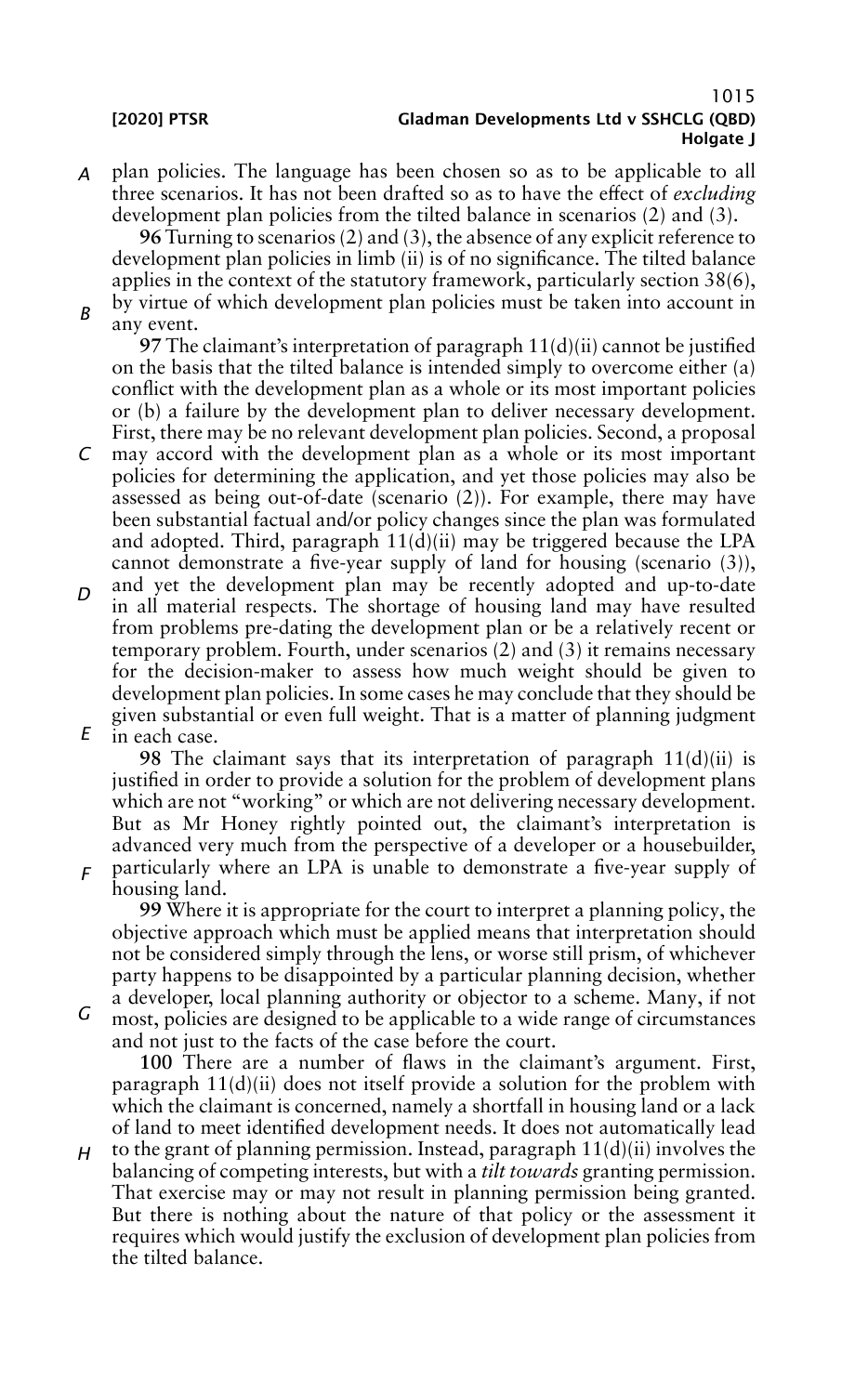**101** Second, if development plan policies were to be disregarded under paragraph  $11(d)(ii)$ , that would apply not only to policies against, but also those in favour of, the proposed development. Frequently the claimant's argument focused on the "five-year land supply" trigger to argue that it is necessary for those policies which are "most important" for determining the application to be disregarded. But they are also likely to include polices which support the development as well as others which tell against it. For example, in the present case the claimant understandably relied upon development plan policies which identified the need to provide more housing, and in particular affordable housing, as underpinning the benefits of the proposals. On the claimant's reading of paragraph  $11(d)(ii)$  those supportive policies would have to be ignored in the tilted balance. *A B*

**102** Third, it is not sensible to divorce considerations which are relevant under the tilted balance from related development plan policies. The very need for market housing and affordable housing upon which a developer relies in support of his proposal is likely to gain strength from development plan policies which validate that need. Absent these policies, it would be necessary for evidence to be produced on need without reference to the development plan when the subject is already covered adequately by that plan (together with any updating from the monitoring of the plan's policies). The same would apply for various forms of employment development, the need for which may be supported by specific policies in the development plan. *C D*

**103** Fourth, the claimant's focus on the trigger in footnote 7 of the NPPF 2019 overlooks the established principle that the trigger only deems certain policies to be out-of-date. Whether they are in fact out-of-date and, if so, in what respects, and how much weight should be attached to those policies remains to be assessed. Such policies are not simply left out of account because of this deeming provision as the claimant's case sometimes appeared to be on the verge of suggesting. It is sensible for the decision-maker to be able to take those policies into account in the tilted balance and make an assessment of the weight to be given to them at the same time. *E*

**104** Fifth, the claimant's approach would mean that factors are taken into account in striking the tilted balance without any development plan policies related thereto, leaving those policies to be applied and weighed in a separate exercise under section 38(6). But that would require the decision-maker to consider topics addressed by development plan policies twice; once (without those policies) in the tilted balance and then again (with those policies) under section 38(6). This would require an elaborate form of decision-making which the NPPF does not call for. *F*

**105** Sixth, on the claimant's two-stage approach, the second stage applying section 38(6) would only be necessary in practice if the outcome of the tilted balance supported the grant of permission. This decision-making framework is objectionable because it would enable some applicants to satisfy the test in paragraph  $11(d)(ii)$  (and gain the benefit of the presumption in favour of sustainable development) without any assessment being made of the weight to be given to relevant development plan policies, even where those policies justifiably attract substantial or full weight. *G*

**106** This leads to the question why could not the sort of approach described by Lord Clyde in *City of Edinburgh* [1997] 1 WLR 1447, 1459H– 1460C be applied when paragraph 11(d)(ii) is engaged? He rejected a submission that the Scots equivalent of section 38(6) should be applied in two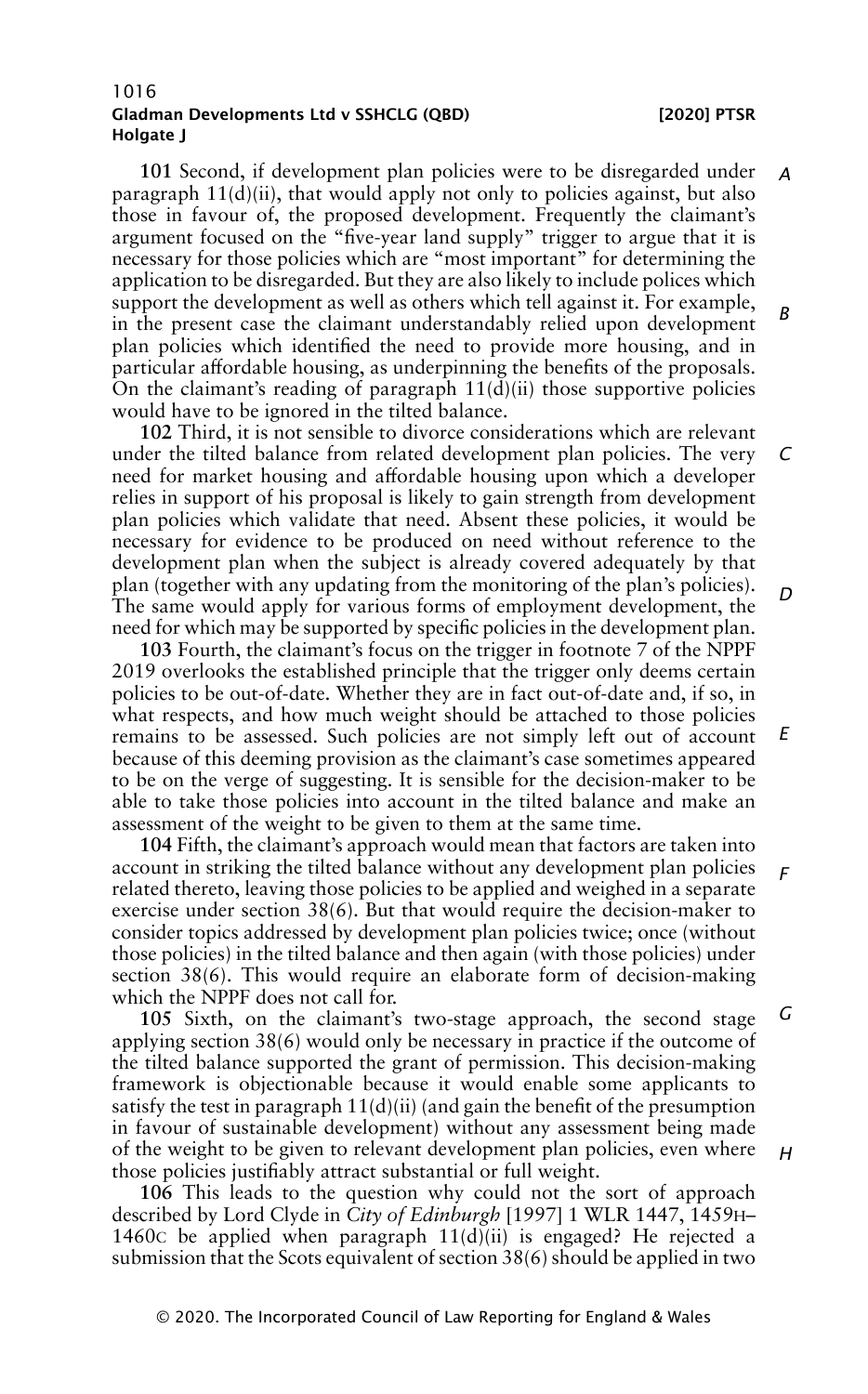$\Gamma$ 

### 1017 [2020] PTSR Gladman Developments Ltd v SSHCLG (QBD) Holgate I

- *A* stages: (1) whether the development plan should be given priority, and (2) if not, setting aside that priority and concentrating on "the material factors which remain for consideration". Lord Clyde stated that the courts should not lay down prescriptions or even general guidance about the method to be followed by decision-makers. It should be left to each decision-maker, acting within his powers, to decide how to go about his task in the circumstances of each case. Lord Clyde stated that, by way of example, a decision-maker
- *B* might choose to assemble all the relevant material, including the provisions of the development-plan, and then proceed to his assessment, paying due regard to the priority of the plan, but reaching his decision "after a general study of all the material before him".

**107** I accept the Secretary of State's submissions that there is no legal justification for the court to prescribe that the tilted balance in paragraph  $11(d)(ii)$  of the NPPF and the presumption in section 38(6) must be applied

in two separate stages in sequence. There is nothing in the wording or effect of either provision which would justify the court acting in that way.

**108** It is permissible for the decision-maker to assemble all the relevant material and to apply the two balances together or separately. For example, if a proposal accords with the development plan as a whole, but there is a shortfall in the five-year supply of housing land, so that paragraph  $11(d)(ii)$ 

- *D* applies, both of the balancing exercises are likely to point in favour of the grant of permission and plainly there would be no difficulty in applying them either in either one overall assessment or in two stages. If there is a shortfall in the five-year supply of housing land or "important" policies are assessed as being out of date, and the proposal conflicts with the development plan as a whole, the two presumptions can still be considered together in an overall
- *E* assessment, weighing all factors relating to the proposal, whether positive, negative or neutral. There is no incompatibility in the operation of the two presumptions which would require them to be applied separately in two stages. In substance effect is given to paragraph  $11(d)(ii)$  by tilting the balance in favour of the grant of permission unless the benefits of the proposal are significantly and demonstrably outweighed by the adverse effects (Lord
- *F* Carnwath JSC in *Hopkins* [2017] PTSR 623, para 54), ie by giving more weight to those benefits. Whichever approach is taken, the amount of weight to be given to benefits, harm and the presumption in favour of sustainable development is a matter of judgment for the decision-maker.

**109** It is important to recall the following statement of Lindblom LJ in the *East Staffordshire* case [2018] PTSR 88, para 50:

*G H* "Planning decision-making is far from being a mechanical, or quasimathematical activity. It is essentially a flexible process, not rigid or formulaic. It involves, largely, an exercise of planning judgment, in which the decision-maker must understand relevant national and local policy correctly and apply it lawfully to the particular facts and circumstances of the case in hand, in accordance with the requirements of the statutory scheme. The duties imposed by section 70(2) of the 1990 Act and section 38(6) of the 2004 Act leave with the decision-maker a wide discretion."

**110** The claimant's interpretation of paragraph 11(d)(ii) would appear to be influenced by its double-counting complaint, namely that factors are taken into account twice: first, under the tilted balance and second,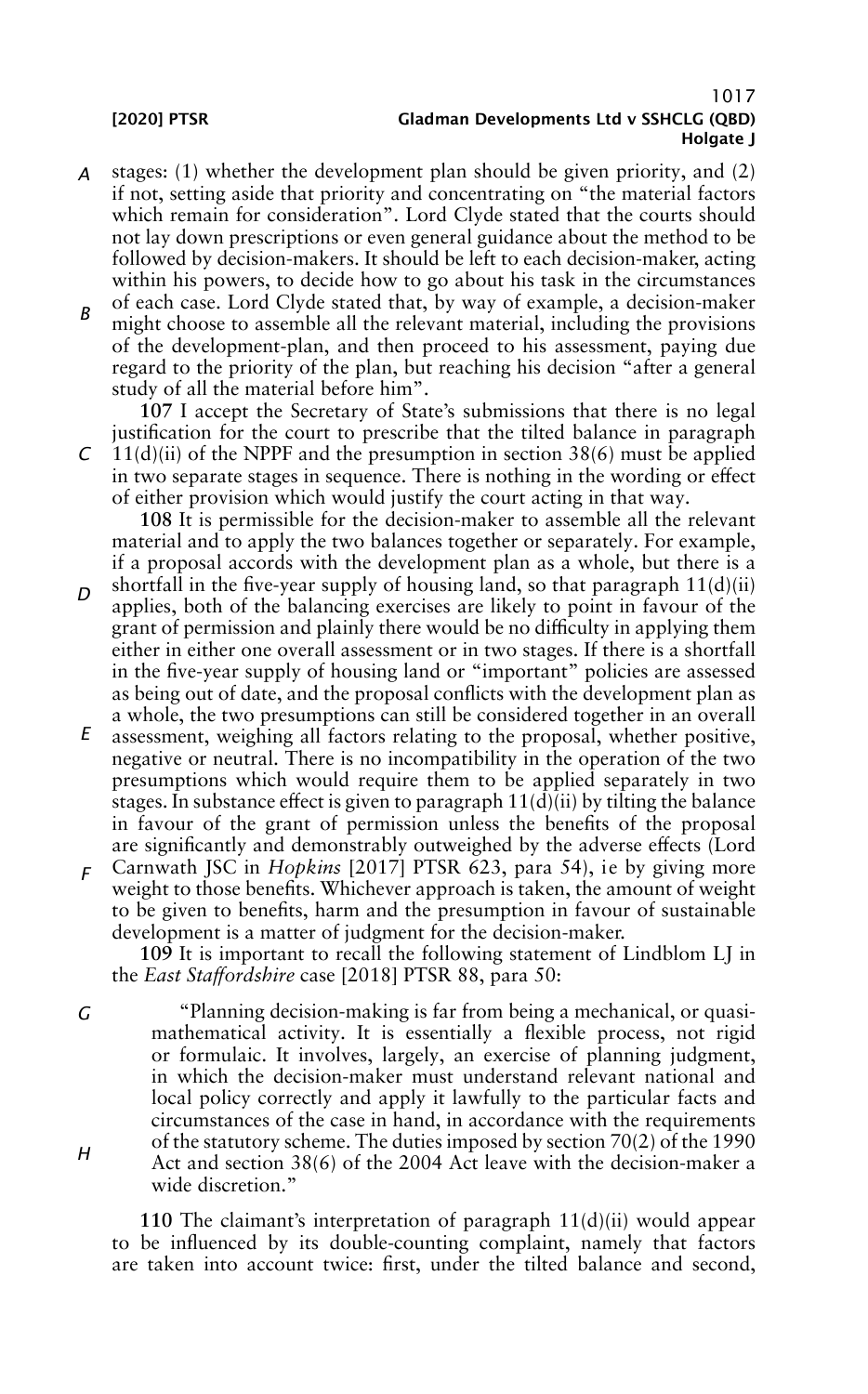under the section 38(6) balance. But, as I have explained in para 104 above, the claimant's interpretation would not overcome that supposed problem. Considerations such as harm to landscape and meeting the need for affordable housing would still be taken into account twice, first under paragraph  $11(d)(ii)$  (without reference to development plan policies) and then under section 38(6) (with those policies taken into account). But neither the interpretation of paragraph  $11(d)(ii)$  criticised by the claimant nor its alternative involves any legal error based on so-called double counting. All that is happening is that the same factors are assessed against two different criteria or tests to see whether both are satisfied. The position is no different *in substance* if the decision-maker applies an overall judgment to all relevant considerations which applies both the tilted balance in paragraph 11(d)(ii) and section 38(6). *A B*

**111** The claimant's complaint about circularity is also unsustainable. Mr Kimblin invited the court to consider a case where harm is found to be caused by a proposal which conflicts with or undermines a spatial strategy policy of the development plan. By way of example, it is said that *C*

"if … the spatial policy is a factor which is delaying or preventing delivery of housing, then the feature of the development plan which gives rise to the five-year land supply trigger … plays a part in the policy mechanism which is intended to address the difficulty in delivery—that is circular". *D*

No, with respect, it is not. The argument assumes that a policy deemed to be out-of-date by footnote 7 is the cause of a shortfall in housing land supply. As explained above it may be, it may not. The shortfall may be caused by issues which have little or nothing to do with policies in the development plan. The problem may be historic rather than one created by a recently adopted plan. The argument also assumes that such policies receive reduced weight, whereas that is a matter to be assessed along with the weighing of other material considerations such as the nature and extent of the shortfall and any steps being taken to remedy it. *E*

**112** For all these reasons, the claimant's challenge under issue (1) relating to the interpretation of paragraph 11(d)(ii) of the NPPF 2019 must be rejected. The NPPF does not exclude development plan policies from the tilted balance; they are relevant considerations. *F*

**113** In *Hopkins* [2017] PTSR 623 Lord Carnwath JSC referred at para 23 to concerns regarding the over-legalisation of the planning process, as illustrated by litigation on the meaning and effect of paragraph 49 of the NPPF 2012. He saw this as unfortunate for a document intended to simplify national policy guidance designed for the lay reader. *G*

**114** The arguments presented in this and some other recent cases suggest that it is necessary to remind parties and advocates of a passage in *Trustees of the Barker Mill Estates v Test Valley Borough Council* [2017] PTSR 408, para 141 approved by the Court of Appeal in the *East Staffordshire* case [2018] PTSR 88, para 50:

"One factor would appear to be the ingenuity with which lawyers (whether acting for or against a development proposal) put forward interpretations of policy in challenges before the courts, which judges have to decide unless it can properly be said that the issue does not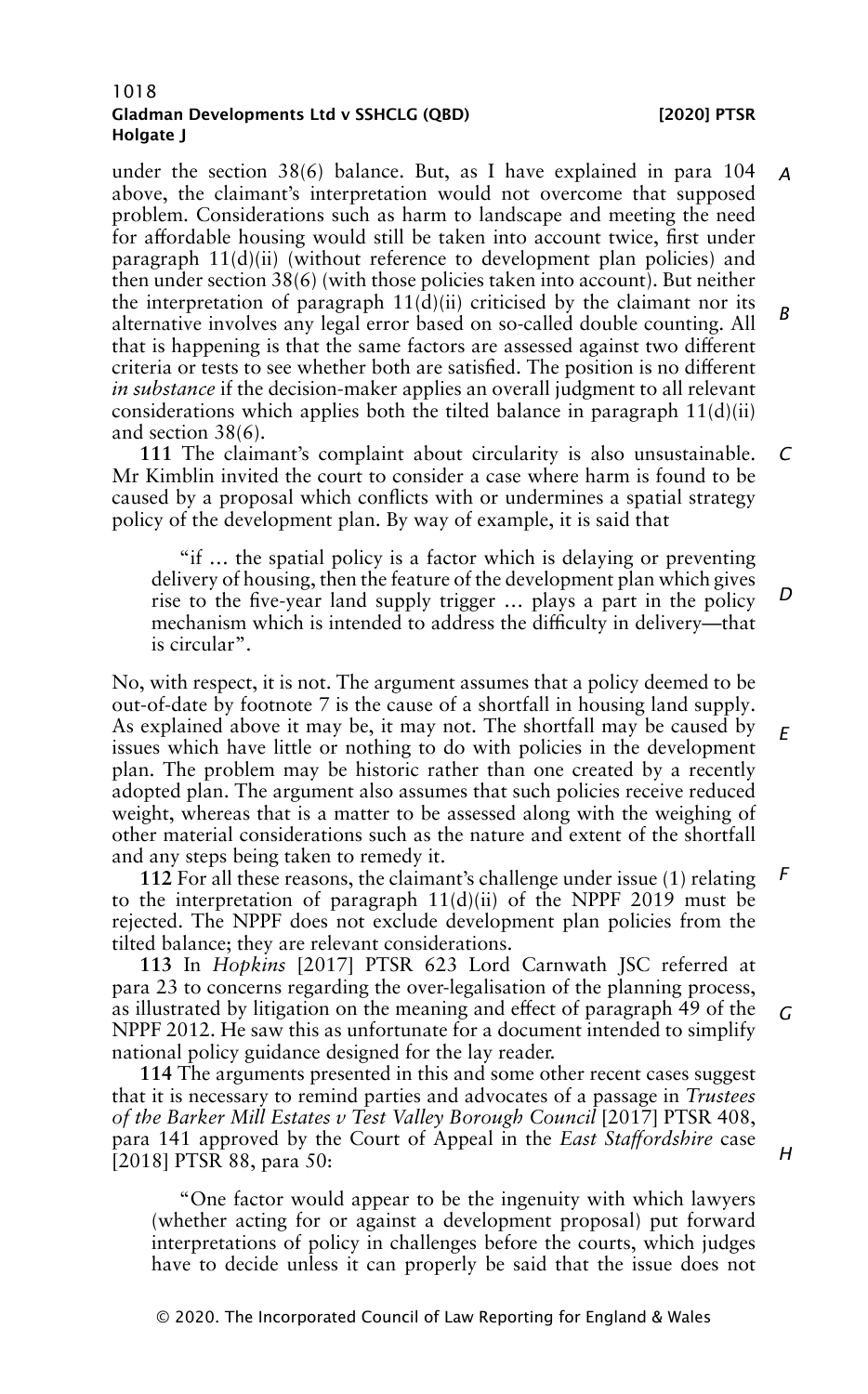# 1019 [2020] PTSR Gladman Developments Ltd v SSHCLG (QBD) Holgate I

- *A B* arise for decision in a particular case. The interpretations offered to the courts are sometimes 'strained', as can be seen, by way of example, in the submissions which the Court of Appeal was obliged to consider in the *Hopkins Homes Ltd* case [2016] PTSR 1315, paras 34–41. Such 'excessive legalism' does not accord with the approach to interpretation of policy laid down by the Supreme Court in the *Tesco Stores Ltd* case [2012] PTSR 983, para 19. The decisions of the courts are then subjected to the same sort of exegetical analysis, not only in submissions to judges in other cases but also in the arguments advanced before planning inspectors. One can only sympathise with inspectors at inquiries and hearings up and down the country who have to deal with arguments of this nature."
- $\Gamma$ **115** Neither the NPPF 2019 nor planning policy in general should be subjected to "excessive legalism" in legal challenges brought by any party disappointed by the outcome of a planning application or planning appeal. *Hopkins* and *Samuel Smith*, as well as several decisions of the Court of Appeal and this court have unequivocally and consistently discouraged such arguments.
- *D Issue (2)*

**116** Mr Kimblin submitted that each inspector erred by taking into account the consistency of development plan policies with the NPPF when carrying out the tilted balance exercise under paragraph 11(d)(ii) of the Framework. He acknowledged that paragraph 213 of the NPPF 2019 states that development plan policies should not be considered out-of-date simply

- *E* because they were adopted or made before the publication of the Framework and continues: "Due weight should be given to them, according to their degree of consistency with this Framework (the closer the policies in the plan to the policies in the Framework, the greater the weight that may be given)." However, Mr Kimblin contends that this guidance is only relevant in the application of section 38(6) and not paragraph  $11(d)(ii)$ . He submitted that paragraph 213 is not "a vehicle to rescue policies rendered out-of-date by
- *F* the absence of a five-year housing land supply".

**117** I see nothing in this complaint. The wording of the framework does not provide any support for Mr Kimblin's contention. Furthermore, in his oral submissions Mr Kimblin accepted that the merits of this ground of challenge are parasitic upon the outcome of issue (1) and so, if the claimant's challenge fails under issue (1) fails, as I have held it must, this ground also must be rejected. It adds nothing to the legal argument under issue (1). I agree.

*Issue (3)*

*G*

*H* **118** In respect of issue (3a) Mr Kimblin submitted that each inspector failed to give adequate reasons for his decision, in that he failed to assess and explain the weight he attached to each benefit of the proposal in terms of both its value and effect. An assessment of weight is the product or combination of the extent of a proposal's effect in relation to a particular factor and the value of that factor. Mr Kimblin accepted that there is no legal requirement for this approach to be followed in all decision-making in planning cases, but he submitted that it is necessary where benefits are to be put into a balance against harm, all the more so where relevant policies are out-of-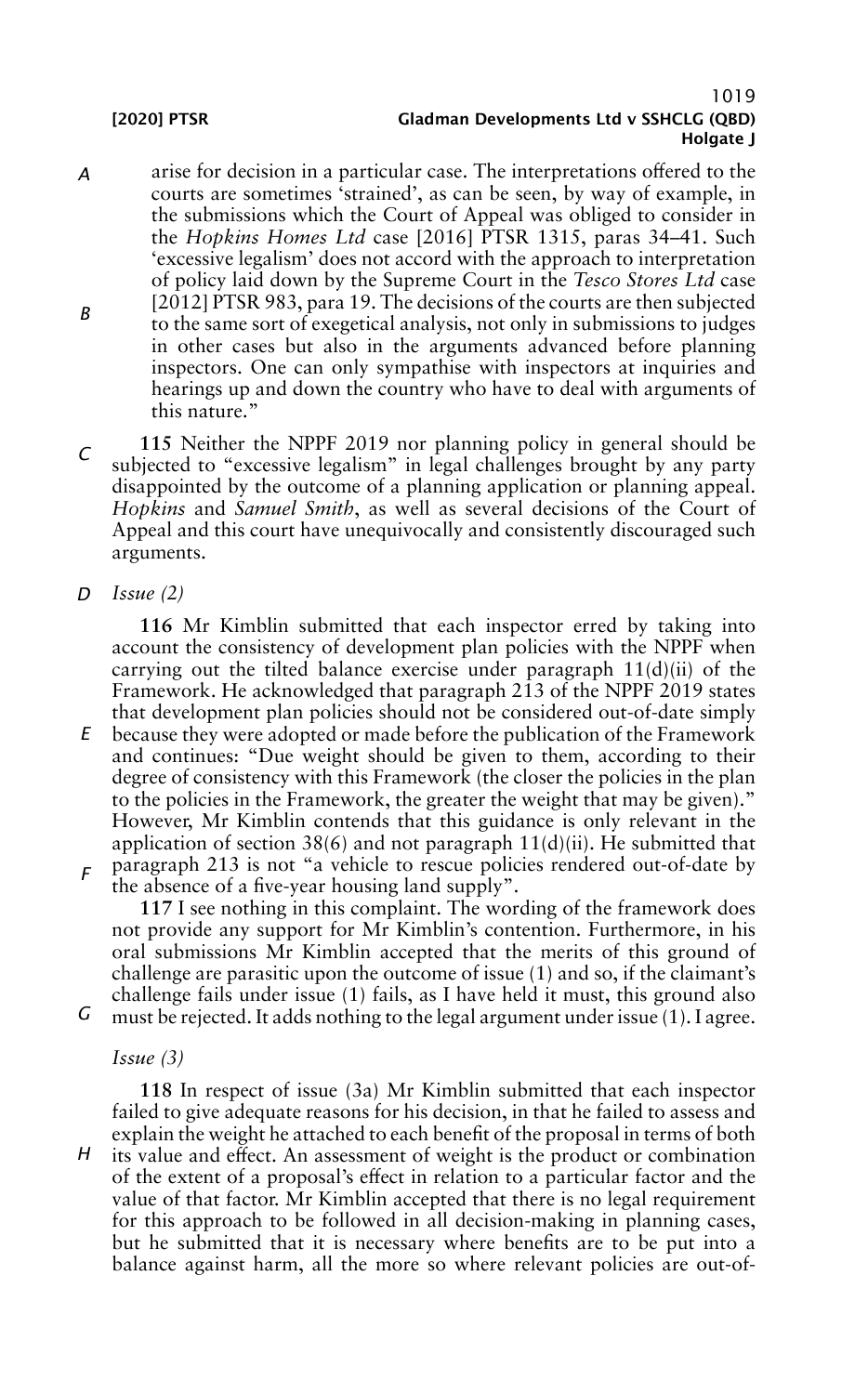date and harm has been assessed in terms of both value and effect. In each appeal the inspector assessed harm to the character and appearance of the area as regards its value and effect. In the Flitch Green appeal the inspector also applied that approach to his assessment of the proposal's impact on the setting of designated heritage assets. *A*

**119** Mr Kimblin suggested initially that the difference of approach between the assessment of benefit and harm amounted to an unlawful inconsistency in the decision on each appeal. However, he accepted in his oral submissions that this challenge amounts solely to a complaint of inadequate reasoning to which the principles in *Save Britain's Heritage v Number 1 Poultry Ltd* [1991] 1 WLR 153 and *South Bucks District Council v Porter (No 2)* [2004] 1 WLR 1953 should be applied. *B*

**120** The key question is whether either inspector failed to resolve a principal important controversial issue, or whether his reasoning gives rise to a substantial doubt as to whether he erred in law, bearing in mind that the decision letter is addressed to parties who are well aware of the issues involved and the arguments deployed in the appeal. Mr Honey pointed out that in the Gretton appeal the claimant's submissions noted that the value of the benefits of the proposal were not disputed. Ms Dehon for UDC showed the court a passage in the statement of common ground for the Flitch Green appeal where the weight to be given to the benefits of that scheme were agreed. I do not need to lengthen this judgment by going through the decision letters to list the references relied upon by Mr Honey to refute this complaint. It is plain that legally adequate reasoning was given in relation to the benefits of each proposal. *C D*

**121** Under issue (3b) the claimant complains that whereas in DL 8 of the Gretton decision letter the inspector said that the effect of development on the character and appearance of an area and the sustainability of development locations were matters underpinning the strategy in the JCS (see para 19 above), he failed to refer to other objectives of the plan supporting the meeting of housing needs. *E*

**122** I reject this complaint. The inspector did address the strategy for meeting housing needs in the borough. There was no legal requirement for him to refer in any more detail to those needs or the objectives for meeting them. Plainly these were well known to the parties and understood by the inspector. There is nothing in the decision letter to suggest otherwise, or to raise a substantial doubt that a public law error may have been committed. *F*

#### *Issue (4)*

**123** Issue (4) relates to DL 47 of the Gretton decision. The inspector referred to the socio-economic benefits of the proposal, notably open market housing, affordable housing, construction jobs and increased spending supporting local services. He then said: "None of these social and economic benefits would be unique to the present proposal however, they would be additional to other planned developments. Nonetheless, they do carry a moderate amount of weight in favour."

**124** There is no merit in the argument that the inspector took into account an immaterial consideration, namely that these benefits would not be unique to the Gretton site. It is possible to imagine a case, for example, where one or more benefits of a proposal would only be likely to be achieved within a very tightly defined area or only on the site proposed for development. That

*G*

*H*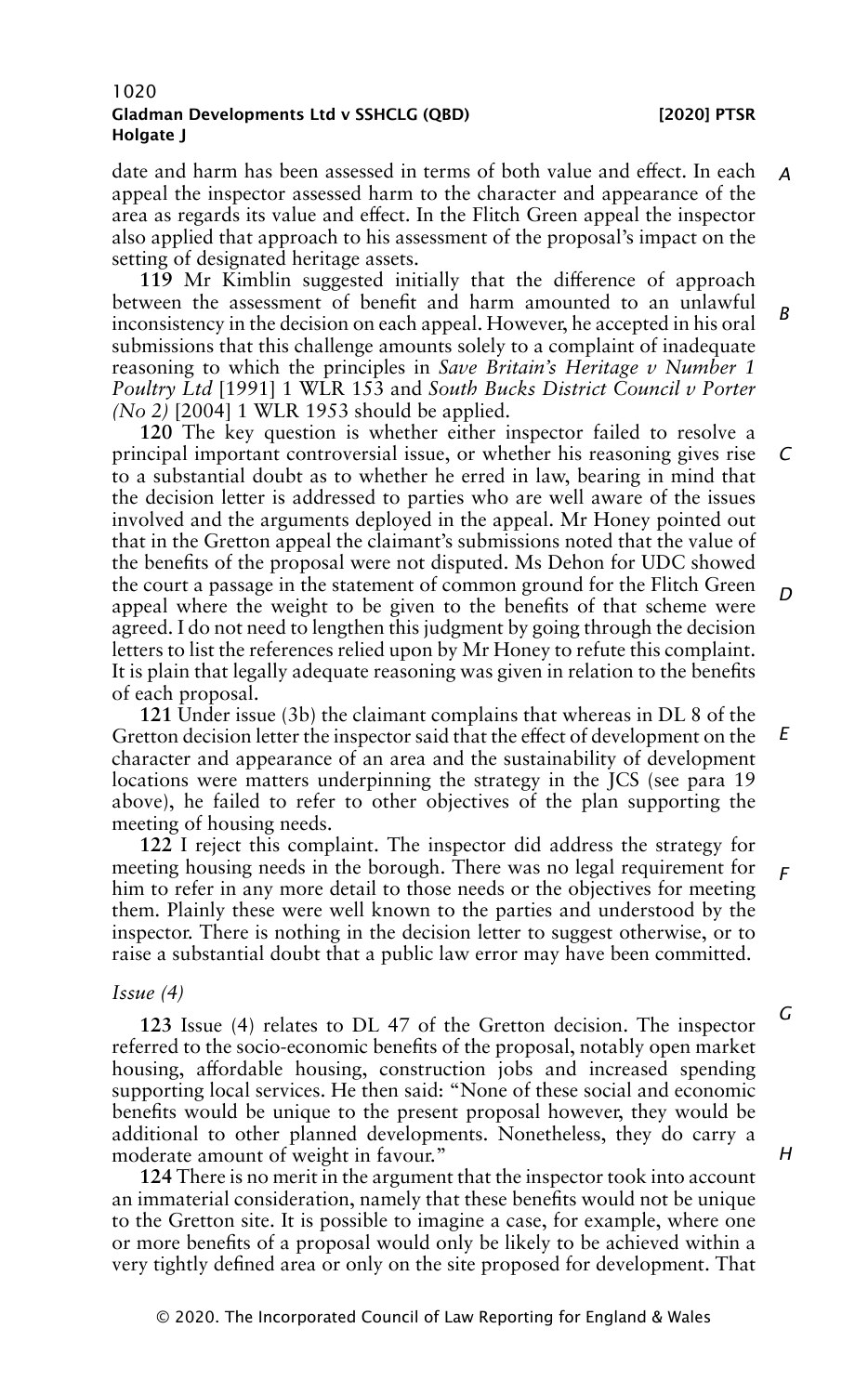- *A* would undoubtedly be a relevant consideration. It would then be a matter for the decision-maker to decide how much weight to give to it. Likewise, the absence of that unique quality in another case cannot be treated as legally irrelevant. If a decision-maker then decides to take that matter into account (see para 76 above), it is a matter for him to determine the weight to be attached to it.
- *B* **125** In any event, the last sentence of DL 47 begins with the word "nevertheless", making it clear that the "non-uniqueness" factor was not taken into account by the inspector when he decided to give "moderate weight" to the socio-economic benefits. The penultimate sentence of DL 47 criticised by the claimant was of no materiality to the inspector's judgment on the benefits of the proposal or to his overall decision. The inspector's reasoning cannot be criticised as inadequate.
- *C* **126** For these reasons, and applying the tests in *Save Britain's Heritage* and *South Bucks District Council*, the claimant's challenge under issue (4) must fail.

# *Conclusions*

*D* unarguable and permission to apply for statutory review should be refused **127** The claimant's complaints under issues (2), (3) and (4) are wholly in relation to them.

**128** Issue (1) essentially involved the same argument as had previously been rejected by the courts in, for example, *Crane* [2015] EWHC 425 at [57] and [74], *Woodcock Holdings* [2015] JPL 1151, paras 108–115, *Hallam Land Management* [2019] JPL 63, para 46 and *Hopkins* [2017] PTSR 623, paras 55–56. It is not arguable that the language of the NPPF 2019 differs

- *E* from the 2012 version so as to displace that body of case law in relation to paragraph 11(d)(ii). Although other submissions were canvassed on both sides, they did not overcome that problem for the claimant or otherwise render this ground arguable. Indeed, they involved issues which have been determined by the courts in a litany of cases. Permission should also be refused in relation to issue (1).
- *F* **129** Accordingly, the applications for permission to apply for statutory review in CO/3932/2019 and CO/4265/2019 are refused.

**130** The claimant has accepted that it should pay the costs of the first defendant in both claims and of the acknowledgment of service ("AoS") of UDC in CO/4265/2019. I will make an order to that effect. But the claimant resists UDC's application for an order that it be paid the whole of its costs in

*G* that claim, including the costs of the hearing. UDC seeks to justify recovery of those costs because of the importance to the council of the court's decision on issue (1) and the difficult questions of principle it raised.

**131** Applying the principles in *Bolton Metropolitan District Council v Secretary of State for the Environment* [2017] PTSR 1091, 1178–1179, I do not consider that it would be appropriate to award a second set of costs beyond those relating to the AoS. UDC did not have a separate issue on which

*H* it was entitled to be heard, "that is to say an issue not covered by counsel for the Secretary of State" or an interest which required separate representation. The rival arguments on issue (1) concerned an interpretation of national policy, the resolution of which had no connection with the development proposed on the Flitch Green site or the implications of that policy for decision-making in Uttlesford District. The scale of the development on the